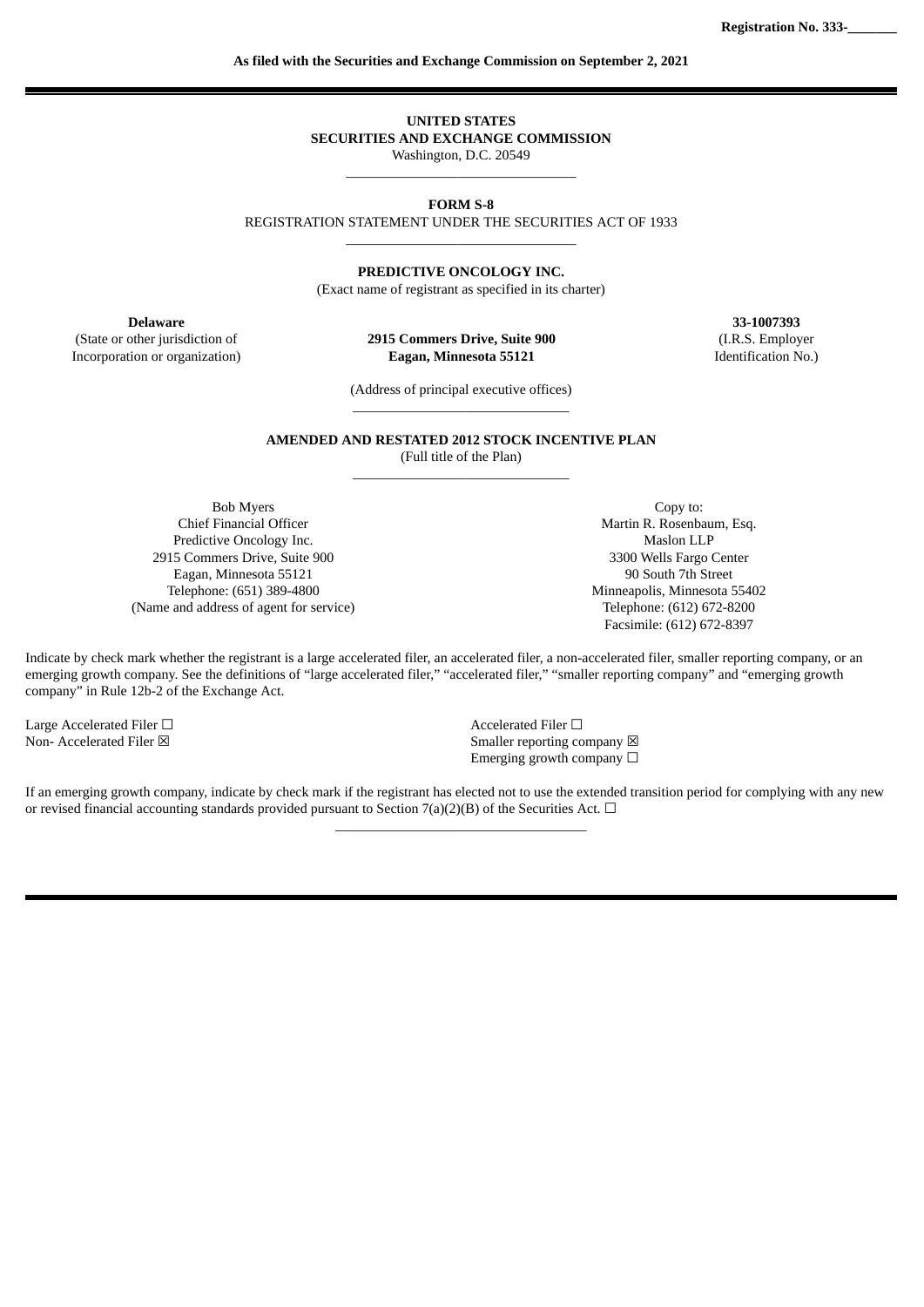## **CALCULATION OF REGISTRATION FEE**

| Title of<br><b>Securities to be Registered</b> | <b>Proposed Maximum</b><br><b>Amount to be</b><br>Registered (1) | <b>Proposed</b><br>Maximum<br><b>Offering Price</b><br>Per Share (2) | Aggregate<br><b>Offering Price (2)</b> | <b>Amount of</b><br><b>Registration Fee (2)</b> |
|------------------------------------------------|------------------------------------------------------------------|----------------------------------------------------------------------|----------------------------------------|-------------------------------------------------|
| Common stock, par value \$.01 per share        | 1,500,000 (3)                                                    | \$1.06                                                               | \$1,590,000.00                         | \$173.47                                        |

- (1) Pursuant to Rule 416(a), this Registration Statement also covers additional securities that may be offered as a result of stock splits, stock dividends, or similar transactions relating to the shares covered by this registration statement. In addition, pursuant to Rule 416(c) under the Securities Act of 1933, this registration statement covers an indeterminate amount of interests to be offered or sold pursuant to the employee benefit plan(s) described herein. (2) Estimated solely for the purpose of determining the registration fee pursuant to Rule 457(c) and (h) and based upon the average of the high and low
- sale prices of the registrant's common stock on August 30, 2021, as reported on The NASDAQ Capital Market.
	- (3) Under the registrant's Amended and Restated 2012 Stock Incentive Plan, 20,000,000 shares of the registrant's common stock, \$.01 par value per share were originally registered on Form S-8 (File No. 333-186464), filed on February 5, 2013; 30,000,000 shares were previously registered on Form S-8 (File No. 333-188510), filed on May 10, 2013; and 50,000,000 shares were previously registered on Form S-8 (File No. 333-198378), filed on August 27, 2014. The registrant completed a 1-for-75 reverse stock split effective October 24, 2014, which reduced the authorized shares from 100,000,000 to 1,333,334. An additional 98,666,666 shares were registered on Form S-8 (File No. 333-213742), filed on September 22, 2016. The registrant completed a 1-for-25 reverse stock split effective October 27, 2016, which reduced the authorized shares from 100,000,000 to 4,000,000. An additional 6,000,000 shares were registered on Form S-8 (File No. 333-230704), filed on April 3, 2019. The contents of the prior registration statements are incorporated herein by reference. The registrant completed a one-for-ten (1:10) reverse stock split that was effective for trading purposes on October 29, 2019, which reduced the authorized shares from 10,000,000 to 1,000,000. On September 3, 2020, the registrant's stockholders approved an amendment to increase the reserve of shares of common stock under the Amended and Restated 2012 Plan to 1,750,000 shares. The additional 750,000 shares were registered on Form S-8 (File No. 333-250149), filed on November 17, 2020. On August 10, 2021, the registrant's stockholders approved an amendment to increase the reserve of shares of common stock under the Amended and Restated 2012 Plan to 3,250,000 shares. This registration statement registers an additional 1,500,000 shares under the Amended and Restated 2012 Stock Incentive Plan.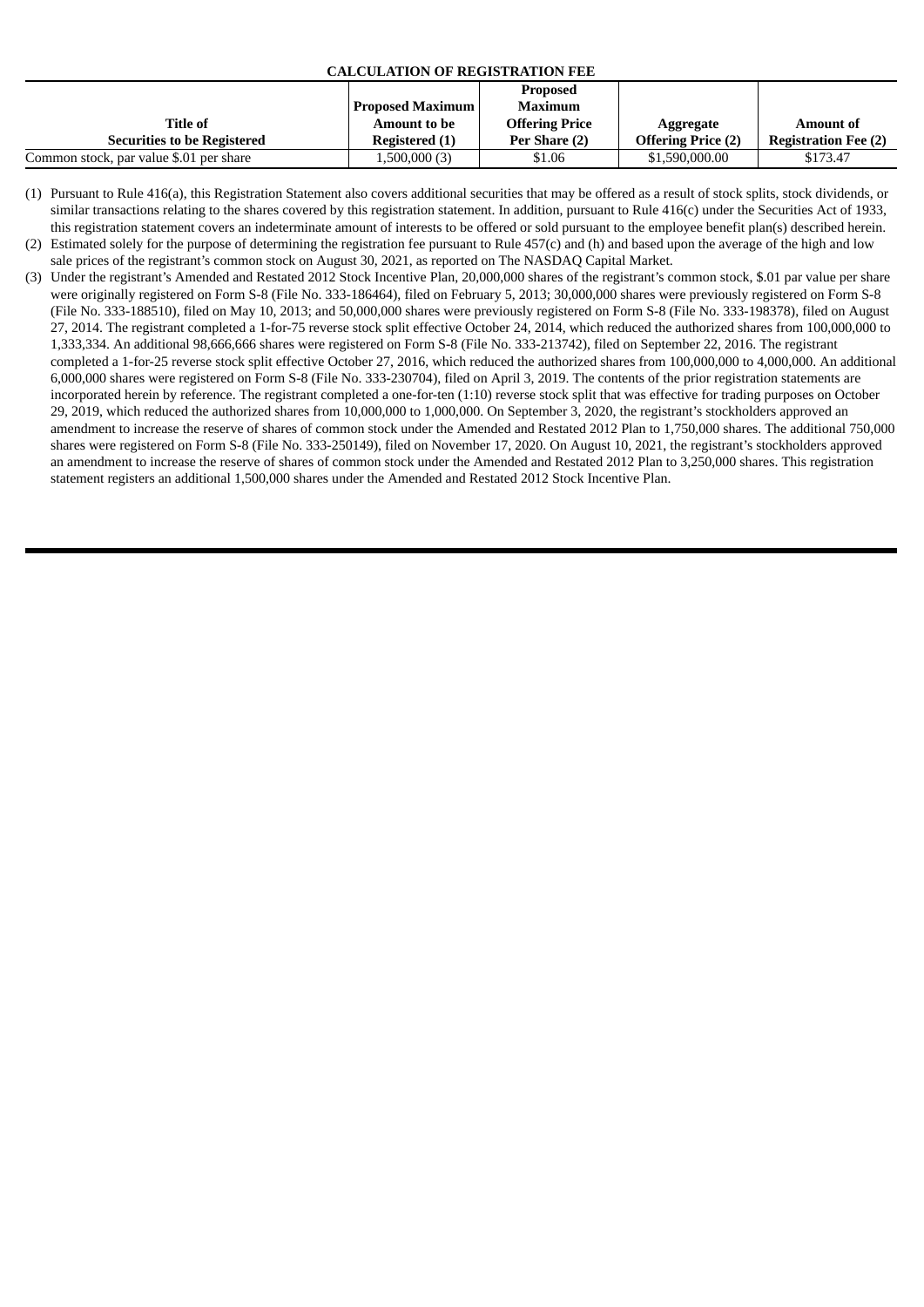## **INCORPORATION OF CONTENTS OF REGISTRATION STATEMENTS BY REFERENCE**

Under the registrant's Amended and Restated 2012 Stock Incentive Plan, 20,000,000 shares of the registrant's common stock, \$.01 par value per share were originally registered on Form S-8 (File No. 333-186464), filed on February 5, 2013; 30,000,000 shares were previously registered on Form S-8 (File No. 333-188510), filed on May 10, 2013; and 50,000,000 shares were previously registered on Form S-8 (File No. 333-198378), filed on August 27, 2014. The registrant completed a 1-for-75 reverse stock split effective October 24, 2014, which reduced the authorized shares from 100,000,000 to 1,333,334. An additional 98,666,666 shares were registered on Form S-8 (File No. 333-213742), filed on September 22, 2016. The registrant completed a 1-for-25 reverse stock split effective October 27, 2016, which reduced the authorized shares from 100,000,000 to 4,000,000. An additional 6,000,000 shares were registered on Form S-8 (File No. 333-230704), filed on April 3, 2019. The contents of the prior registration statements are incorporated herein by reference. The registrant completed a one-for-ten (1:10) reverse stock split that was effective for trading purposes on October 29, 2019, which reduced the authorized shares from 10,000,000 to 1,000,000. On September 3, 2020, the registrant's stockholders approved an amendment to increase the reserve of shares of common stock under the Amended and Restated 2012 Plan to 1,750,000 shares. The additional 750,000 shares were registered on Form S-8 (File No. 333-250149), filed on November 17, 2020. On August 10, 2021, the registrant's stockholders approved an amendment to increase the reserve of shares of common stock under the Amended and Restated 2012 Plan to 3,250,000 shares. This registration statement registers an additional 1,500,000 shares under the Amended and Restated 2012 Stock Incentive Plan.

#### **PART I**

As permitted by the rules of the Securities and Exchange Commission, this registration statement omits the information specified in Part I of Form S-8. The documents containing the information specified in Part I of this registration statement will be sent or given to eligible employees as specified in Rule 428(b)(1) promulgated under the Securities Act of 1933, as amended (the "Securities Act"). Such documents are not being filed with the Securities and Exchange Commission either as part of this registration statement or as prospectuses or prospectus supplements pursuant to Rule 424 promulgated under the Securities Act.

## **PART II**

#### **Item 3. Incorporation of Documents by Reference.**

The following documents filed by the registrant with the Securities and Exchange Commission are hereby incorporated herein by this reference:

- (a) Annual Report on Form 10-K for the fiscal year ended [December](https://www.sec.gov/Archives/edgar/data/0001446159/000117184321001786/0001171843-21-001786-index.htm) 31, 2020;
- (b) Quarterly Reports on Form 10-Q for the quarters ended [March](https://www.sec.gov/Archives/edgar/data/1446159/000117184321003444/f10q_051221p.htm) 31, 2021 and June 30, [2021;](https://www.sec.gov/ix?doc=/Archives/edgar/data/1446159/000117184321005844/poai20210630_10q.htm)
- (c) Current Reports on Form 8-K filed [August](https://www.sec.gov/ix?doc=/Archives/edgar/data/1446159/000117184321006043/f8k_081821.htm) 19, 2021, [August](https://www.sec.gov/ix?doc=/Archives/edgar/data/1446159/000117184321005906/f8k_081221.htm) 12, 2021, [August](https://www.sec.gov/ix?doc=/Archives/edgar/data/1446159/000117184321005846/f8k_081121.htm) 11, 2021, June 16, [2021](https://www.sec.gov/Archives/edgar/data/1446159/000117184321004367/f8k_061521.htm), May 20, [2021](https://www.sec.gov/Archives/edgar/data/1446159/000117184321003682/f8k_052021.htm), May 12, [2021,](https://www.sec.gov/Archives/edgar/data/1446159/000117184321003445/f8k_051221.htm) May 3, 2021, [April](https://www.sec.gov/Archives/edgar/data/1446159/000117184321002786/f8k_042721.htm) 27, 2021, [April](https://www.sec.gov/Archives/edgar/data/1446159/000117184321002371/f8k_040721.htm) 7, 2021, [March](https://www.sec.gov/Archives/edgar/data/1446159/000117184321001981/f8k_032221.htm) 23, 2021, [March](https://www.sec.gov/Archives/edgar/data/1446159/000117184321001789/f8k_031321.htm) 15, 2021, [February](https://www.sec.gov/Archives/edgar/data/1446159/000117184321003059/f8k_050321.htm) 22, 2021, [February](https://www.sec.gov/Archives/edgar/data/1446159/000117184321001014/f8k_021221.htm) 12, 2021, [January](https://www.sec.gov/Archives/edgar/data/0001446159/000117184321000605/0001171843-21-000605-index.htm) 29, 2021, January 26, 2021, [January](https://www.sec.gov/Archives/edgar/data/0001446159/000117184321000374/0001171843-21-000374-index.htm) 21, 2021; and [January](https://www.sec.gov/Archives/edgar/data/1446159/000117184321000230/f8k_011221.htm) 12, 2021; and
- (d) The description of the Company's common stock filed as [Exhibit](https://www.sec.gov/Archives/edgar/data/1446159/000117184321001786/exh_429.htm) 4.29 "Description of Registrant's Securities" to the Company's Annual Report on Form 10-K on March 15, 2021.

All documents subsequently filed by the registrant pursuant to Sections 13(a), 13(c), 14 and 15(d) of the Securities Exchange Act of 1934, prior to the filing of a post-effective amendment which indicates that all securities offered have been sold or which deregisters all securities then remaining unsold, shall be deemed to be incorporated by reference in this registration statement and to be a part hereof from the date of filing of such documents.

Any statement contained in a document incorporated by reference herein shall be deemed to be modified or superseded for purposes hereof to the extent that a statement contained herein (or in any other subsequently filed document which also is incorporated by reference herein) modifies or supersedes such statement. Any statement so modified or superseded shall not be deemed to constitute a part hereof except as so modified or superseded.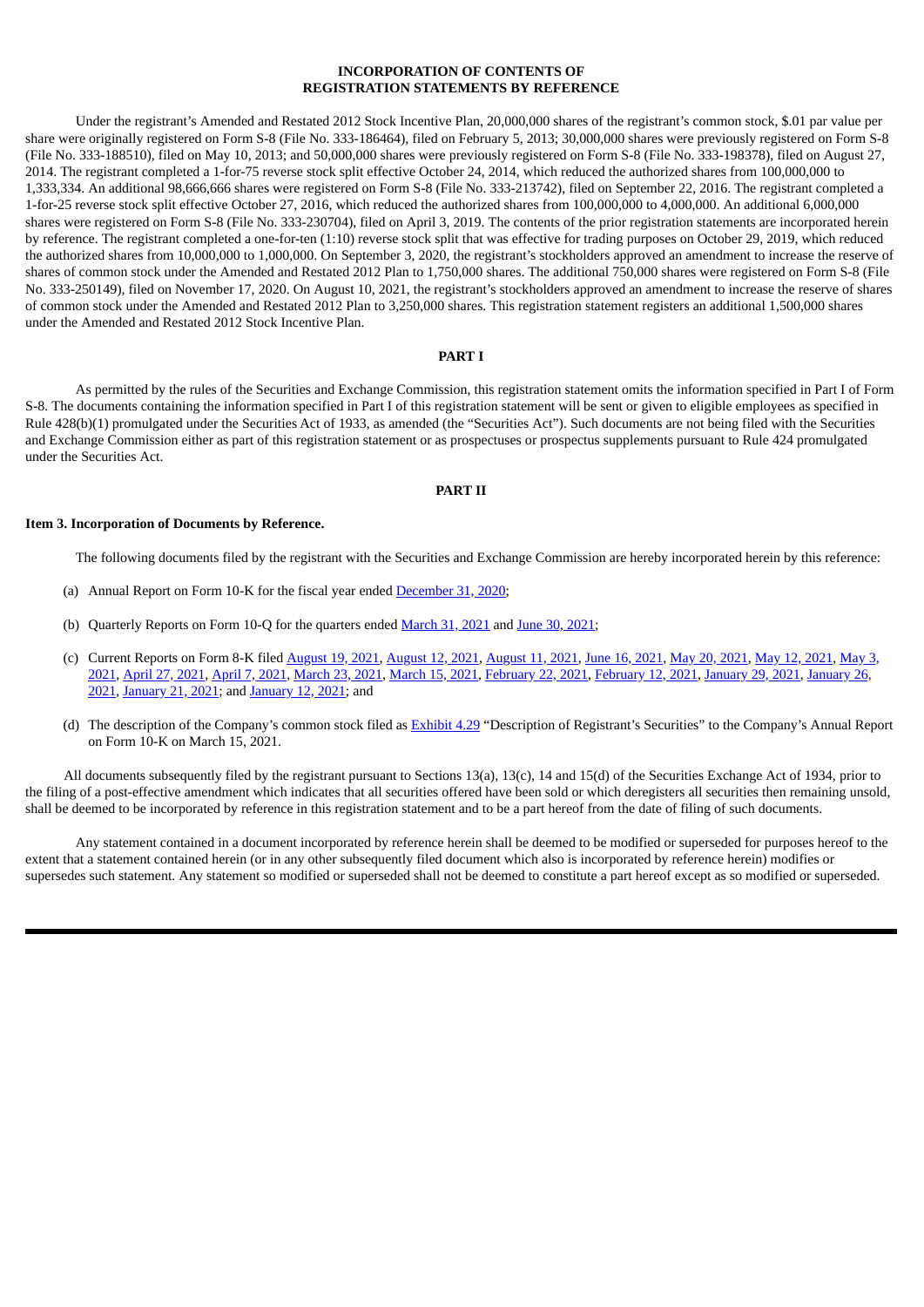#### **Item 4. Description of Securities.**

Not applicable.

### **Item 5. Interests of Named Experts and Counsel.**

Not applicable.

### **Item 6. Indemnification of Directors and Officers.**

We are a Delaware corporation and certain provisions of the Delaware Statutes and our bylaws provide for indemnification of our officers and directors against liabilities that they may incur in such capacities. A summary of the circumstances in which indemnification is provided is discussed below, but this description is qualified in its entirety by reference to our bylaws and to the statutory provisions.

Section 145 of the Delaware General Corporation Law provides for, under certain circumstances, the indemnification of our officers, directors, employees and agents against liabilities that they may incur in such capacities. A summary of the circumstances in which such indemnification provided for is contained herein, but that description is qualified in its entirety by reference to the relevant Section of the Delaware General Corporation Law.

In general, the statute provides that any director, officer, employee or agent of a corporation may be indemnified against expenses (including attorneys' fees), judgments, fines and amounts paid in settlement, actually and reasonably incurred in a proceeding (including any civil, criminal, administrative or investigative proceeding) to which the individual was a party by reason of such status. Such indemnity may be provided if the indemnified person's actions resulting in the liabilities: (i) were taken in good faith; (ii) were reasonably believed to have been in or not opposed to our best interest; and (iii) with respect to any criminal action, such person had no reasonable cause to believe the actions were unlawful. Unless ordered by a court, indemnification generally may be awarded only after a determination of independent members of the Board of Directors or a committee thereof, by independent legal counsel or by vote of the stockholders that the applicable standard of conduct was met by the individual to be indemnified.

The statutory provisions further provide that to the extent a director, officer, employee or agent is wholly successful on the merits or otherwise in defense of any proceeding to which he was a party, he is entitled to receive indemnification against expenses, including attorneys' fees, actually and reasonably incurred in connection with the proceeding.

Indemnification in connection with a proceeding by or in the right of the Company in which the director, officer, employee or agent is successful is permitted only with respect to expenses, including attorneys' fees actually and reasonably incurred in connection with the defense. In such actions, the person to be indemnified must have acted in good faith, in a manner believed to have been in our best interest and must not have been adjudged liable to us unless and only to the extent that the Court of Chancery or the court in which such action or suit was brought shall determine upon application that, despite the adjudication of liability, in view of all the circumstances of the case, such person is fairly and reasonably entitled to indemnity for such expense which the Court of Chancery or such other court shall deem proper. Indemnification is otherwise prohibited in connection with a proceeding brought on behalf of the Company in which a director is adjudged liable to us, or in connection with any proceeding charging improper personal benefit to the director in which the director is adjudged liable for receipt of an improper personal benefit.

Delaware law authorizes us to reimburse or pay reasonable expenses incurred by a director, officer, employee or agent in connection with a proceeding in advance of a final disposition of the matter. Such advances of expenses are permitted if the person furnishes to us a written agreement to repay such advances if it is determined that he is not entitled to be indemnified by us.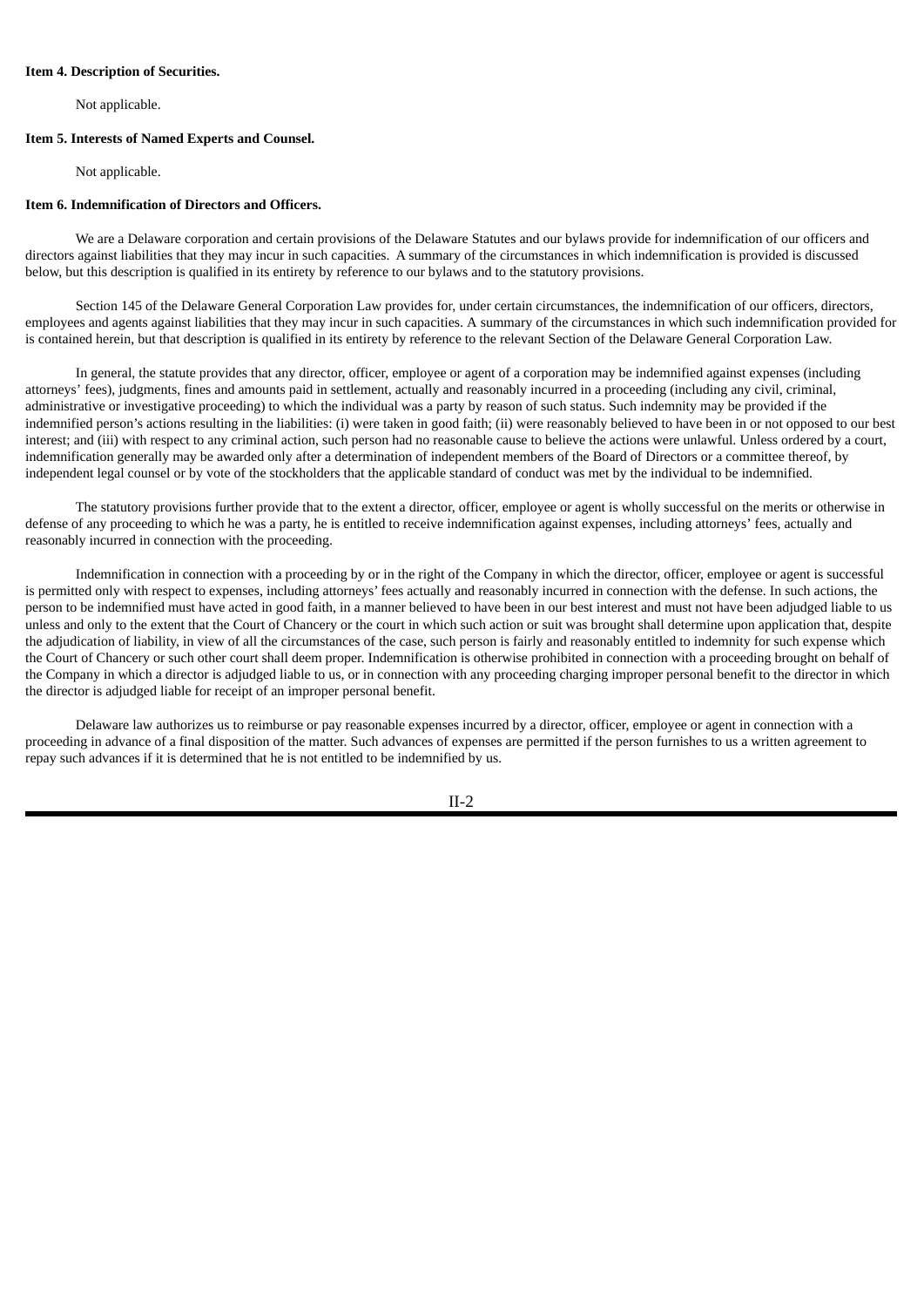The statutory section cited above further specifies that any provisions for indemnification of or advances for expenses does not exclude other rights under our certificate of incorporation, corporate bylaws, resolutions of our stockholders or disinterested directors, or otherwise. These indemnification provisions continue for a person who has ceased to be a director, officer, employee or agent of the corporation and inure to the benefit of the heirs, executors and administrators of such persons.

The statutory provision cited above also grants the power to the Company to purchase and maintain insurance policies that protect any director, officer, employee or agent against any liability asserted against or incurred by him in such capacity arising out of his status as such. Such policies may provide for indemnification whether or not the corporation would otherwise have the power to provide for it.

Articled 8 and 9 of our certificate of incorporation provide that we shall indemnify our directors and officers to the fullest extent permitted by the Delaware General Corporation Law.

We have purchased directors' and officers' liability insurance in order to limit the exposure to liability for indemnification of directors and officers, including liabilities under the Securities Act of 1933.

Insofar as indemnification for liabilities arising under the Securities Act may be permitted for our directors, officers, and controlling persons pursuant to the foregoing provisions or otherwise, we have been advised that in the opinion of the SEC, such indemnification is against public policy as expressed in the Securities Act and is, therefore, unenforceable.

### **Item 7. Exemption from Registration Claimed.**

Not applicable.

### **Item 8. Exhibits.**

| <b>Exhibit</b> | <b>Description</b>                                                                    |
|----------------|---------------------------------------------------------------------------------------|
| 4.1            | Amended and Restated 2012 Stock Incentive Plan (filed herewith)                       |
| 5.1            | Opinion of Maslon LLP as to the legality of the securities being registered           |
| 23.1           | <u>Consent of Independent Registered Public Accounting Firm – Baker Tilly US, LLP</u> |
| 23.2           | Consent of Independent Registered Public Accounting Firm – Deloitte & Touche LLP      |
| 23.3           | Consent of Maslon LLP (included in Exhibit 5.1)                                       |
| 24.1           | Power of Attorney (included on signature page hereof)                                 |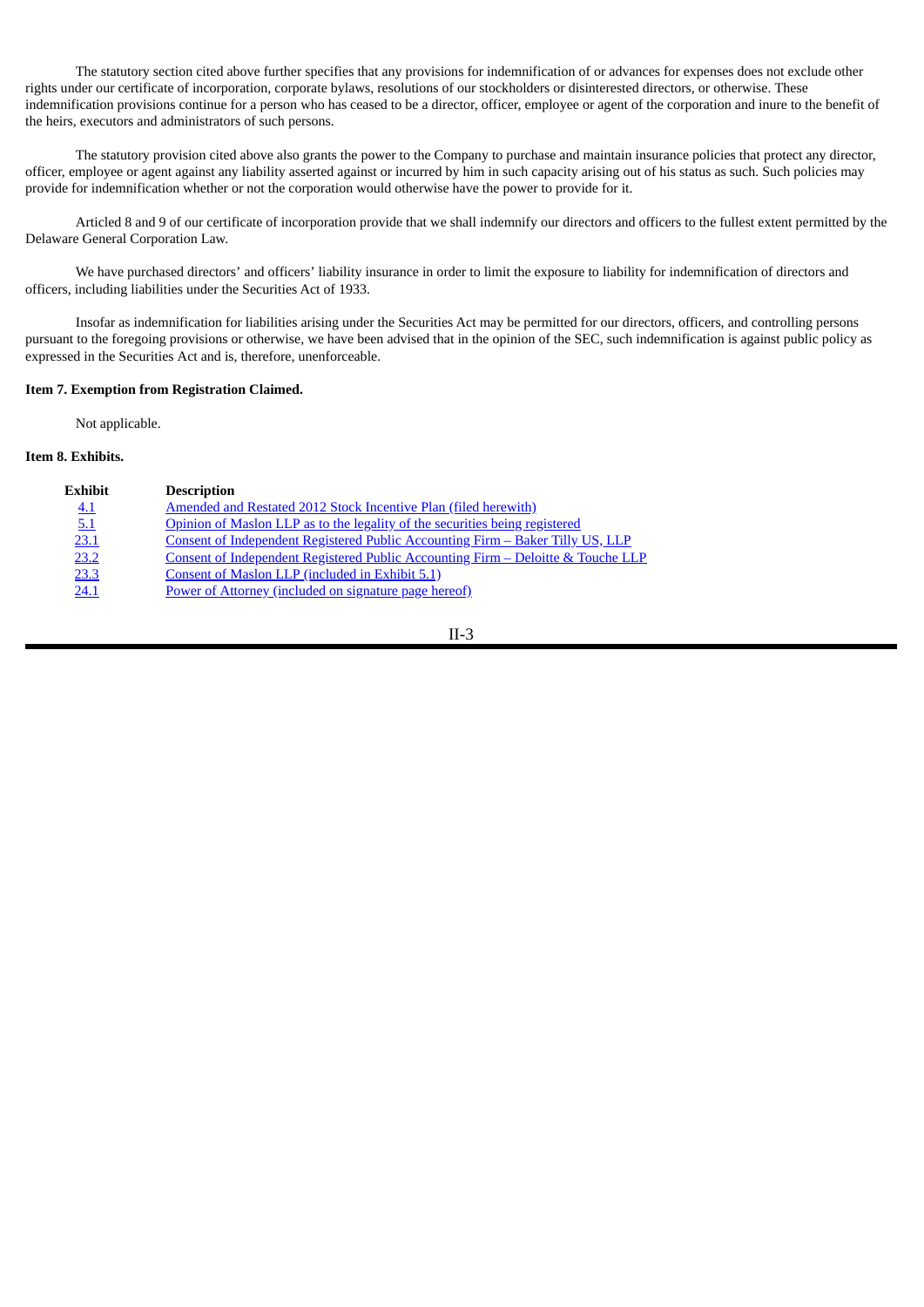#### **Item 9. Undertakings.**

The undersigned registrant hereby undertakes:

(a)(1) To file, during any period in which offers or sales are being made, a post-effective amendment to this registration statement:

(i) To include any prospectus required by Section 10(a)(3) of the Securities Act of 1933;

(ii) To reflect in the prospectus any facts or events arising after the effective date of this registration statement (or the most recent post-effective amendment thereof) which, individually or in the aggregate, represent a fundamental change in the information set forth in this registration statement. Notwithstanding the foregoing, any increase or decrease in volume of securities offered (if the total dollar value of securities offered would not exceed that which was registered) and any deviation from the low or high end of the estimated maximum offering range may be reflected in the form of prospectus filed with the Securities and Exchange Commission pursuant to Rule 424(b) if, in the aggregate, the changes in volume and prices represent no more than a 20 percent change in the maximum aggregate offering price set forth in the "Calculation of Registration Fee" table in the effective registration statement; and

(iii) To include any material information with respect to the plan of distribution not previously disclosed in this registration statement or any material change to such information in this registration statement;

Provided, however, that paragraphs (a)(1)(i) and (a)(1)(ii) of this section do not apply if the information required to be included in a posteffective amendment by those paragraphs is contained in periodic reports filed by the registrant pursuant to Section 13 or Section 15(d) of the Exchange Act that are incorporated by reference in this registration statement.

(2) That, for the purpose of determining any liability under the Securities Act of 1933, each such post-effective amendment shall be deemed to be a new registration statement relating to the securities offered therein, and the offering of such securities at that time shall be deemed to be the initial *bona fide* offering thereof.

(3) To remove from registration by means of a post-effective amendment any of the securities being registered which remain unsold at the termination of the offering.

(b) The undersigned registrant hereby undertakes that, for the purposes of determining any liability under the Securities Act of 1933, each filing of the registrant's annual report pursuant to Section 13(a) or Section 15(d) of the Securities Exchange Act of 1934 (and, where applicable, each filing of an employee benefit plan's annual report pursuant to Section 15(d) of the Securities Exchange Act of 1934) that is incorporated by reference in this registration statement shall be deemed to be a new registration statement relating to the securities offered therein, and the offering of such securities at that time shall be deemed to be the initial bona fide offering thereof.

(h) Insofar as indemnification for liabilities arising under the Securities Act of 1933 may be permitted to directors, officers and controlling persons of the registrant pursuant to the foregoing provisions, or otherwise, the registrant has been advised that in the opinion of the SEC such indemnification is against public policy as expressed in the Act and is, therefore, unenforceable. In the event that a claim for indemnification against such liabilities (other than the payment by the registrant of expenses incurred or paid by a director, officer or controlling person of the registrant in the successful defense of any action, suit or proceeding) is asserted by such director, officer or controlling person in connection with the securities being registered, the registrant will, unless in the opinion of its counsel the matter has been settled by controlling precedent, submit to a court of appropriate jurisdiction the question whether such indemnification by it is against public policy as expressed in the Act and will be governed by the final adjudication of such issue.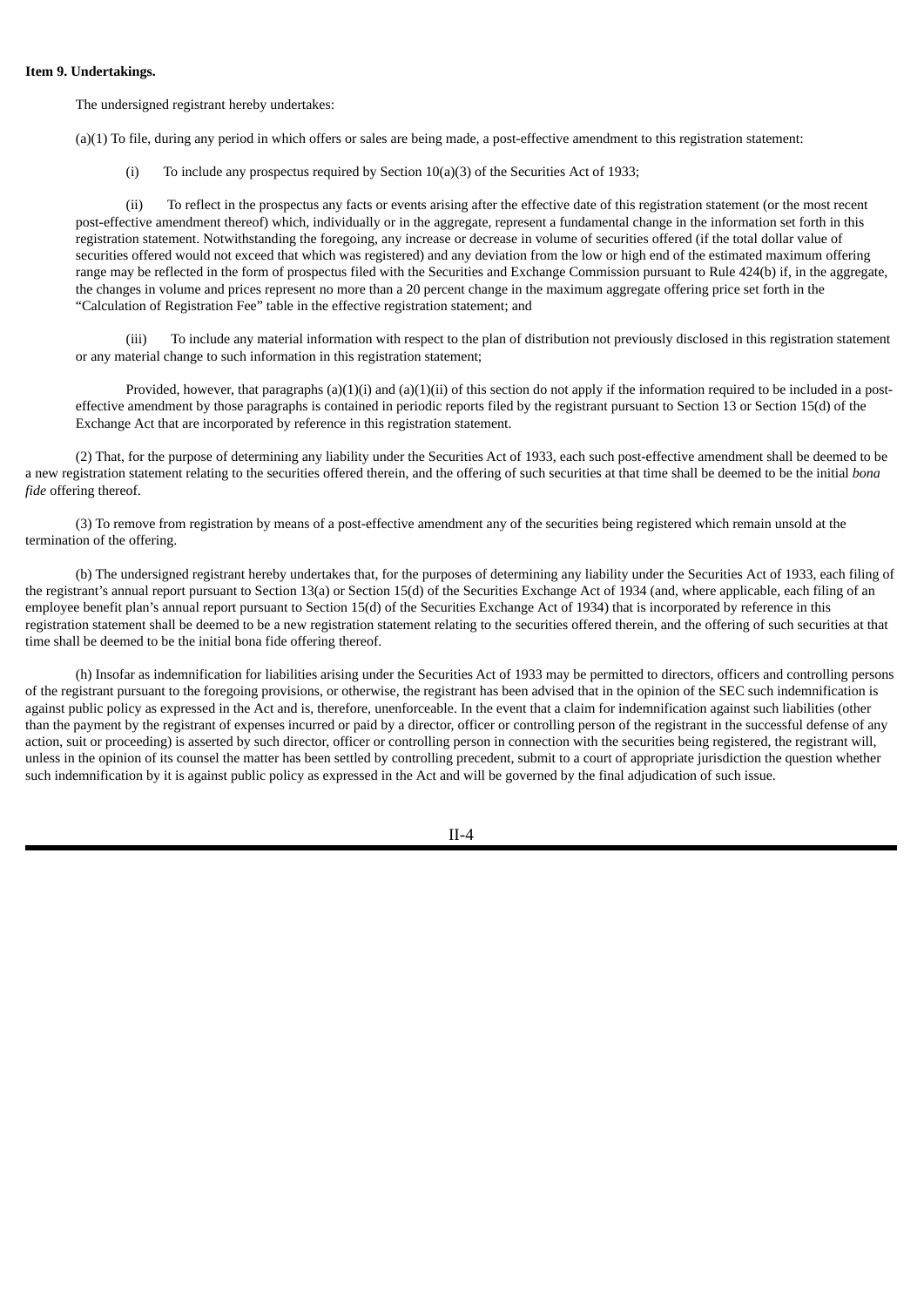## **SIGNATURES**

Pursuant to the requirements of the Securities Act of 1933, the registrant certifies that it has reasonable grounds to believe that it meets all of the requirements for filing on Form S-8 and has duly caused this registration statement to be signed on its behalf by the undersigned, thereunto duly authorized, in the City of Eagan and the State of Minnesota, on this 2nd day of September, 2021.

# PREDICTIVE ONCOLOGY INC.

By: /s/ Bob Myers Bob Myers, *Chief Financial Officer*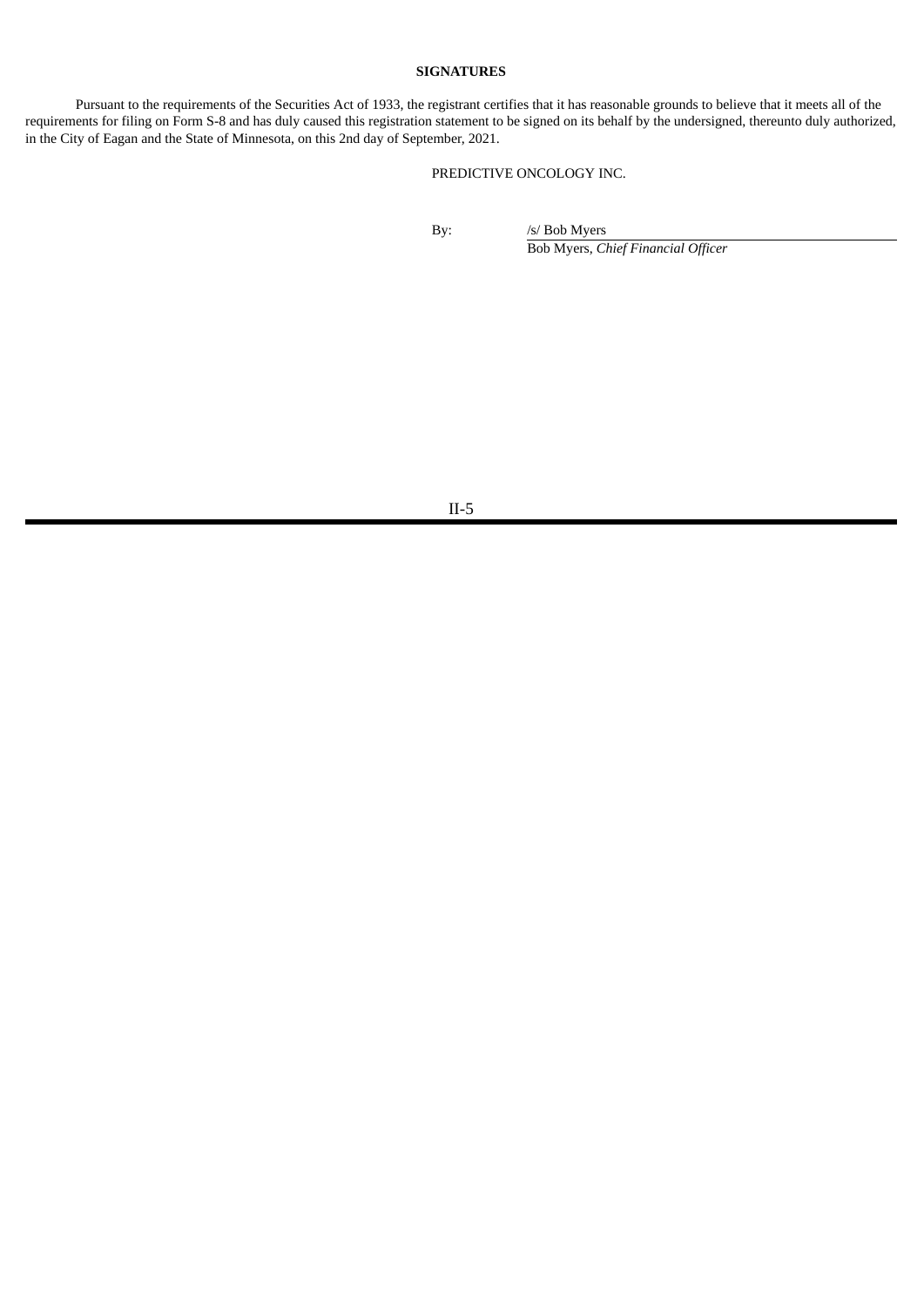## **POWER OF ATTORNEY**

<span id="page-7-0"></span>Each person whose signature to this registration statement appears below hereby constitutes and appoints J. Melville Engle and Bob Myers, signing singly as his or her true and lawful attorney-in-fact and agent, with full power of substitution, to sign on his behalf individually and in the capacity stated below and to perform any acts necessary to be done in order to file all amendments to this registration statement and any and all instruments or documents filed as part of or in connection with this registration statement or the amendments thereto and each of the undersigned does hereby ratify and confirm all that said attorney-in-fact and agent, or his substitutes, shall do or cause to be done by virtue hereof.

The undersigned also grants to said attorney-in-fact, full power and authority to do and perform any and all acts necessary or incidental to the performance and execution of the powers herein expressly granted. This Power of Attorney shall remain in effect until revoked in writing by the undersigned.

Pursuant to the requirements of the Securities Act of 1933, this registration statement has been signed by the following persons in the capacities and on the dates indicated:

| <b>Signature</b>                                          | <b>Title</b>                                                            | <b>Date</b>       |
|-----------------------------------------------------------|-------------------------------------------------------------------------|-------------------|
| /s/ J. Melville Engle<br>J. Melville Engle                | Chief Executive Officer (principal executive officer)<br>and Director   | September 2, 2021 |
| /s/ Bob Myers<br><b>Bob Myers</b>                         | Chief Financial Officer<br>(principal financial and accounting officer) | September 2, 2021 |
| /s/ Daniel E. Handley<br>Daniel E. Handley                | Director                                                                | September 2, 2021 |
| /s/ Gregory S. St. Clair, Sr.<br>Gregory S. St.Clair, Sr. | Director                                                                | September 2, 2021 |
| /s/ Charles Nuzum<br><b>Charles Nuzum</b>                 | Director                                                                | September 2, 2021 |
| /s/ Nancy Chung-Welch<br>Nancy Chung-Welch                | Director                                                                | September 2, 2021 |
| /s/ Christina L. Jenkins<br>Christina L. Jenkins          | Director                                                                | September 2, 2021 |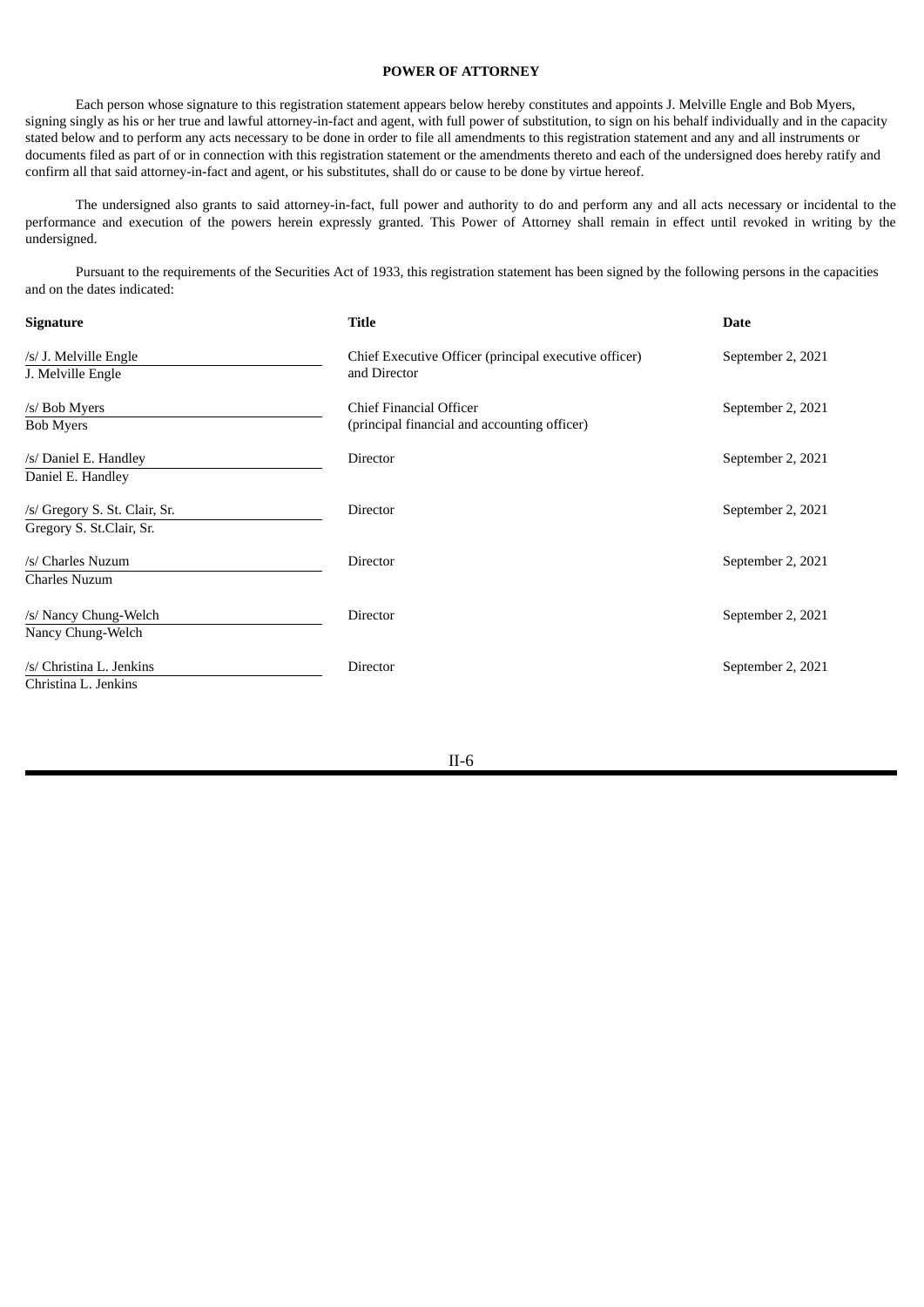# **EXHIBIT INDEX**

| Exhibit | <b>Description</b>                                                                |
|---------|-----------------------------------------------------------------------------------|
| 4.1     | Amended and Restated 2012 Stock Incentive Plan*                                   |
| 5.1     | Opinion of Maslon LLP as to the legality of the securities being registered*      |
| 23.1    | Consent of Independent Registered Public Accounting Firm - Baker Tilly US, LLP*   |
| 23.2    | Consent of Independent Registered Public Accounting Firm - Deloitte & Touche LLP* |
| 23.3    | Consent of Maslon LLP (included in Exhibit 5.1)*                                  |
| 24.1    | Power of Attorney (included on signature page hereof)*                            |

\* Filed herewith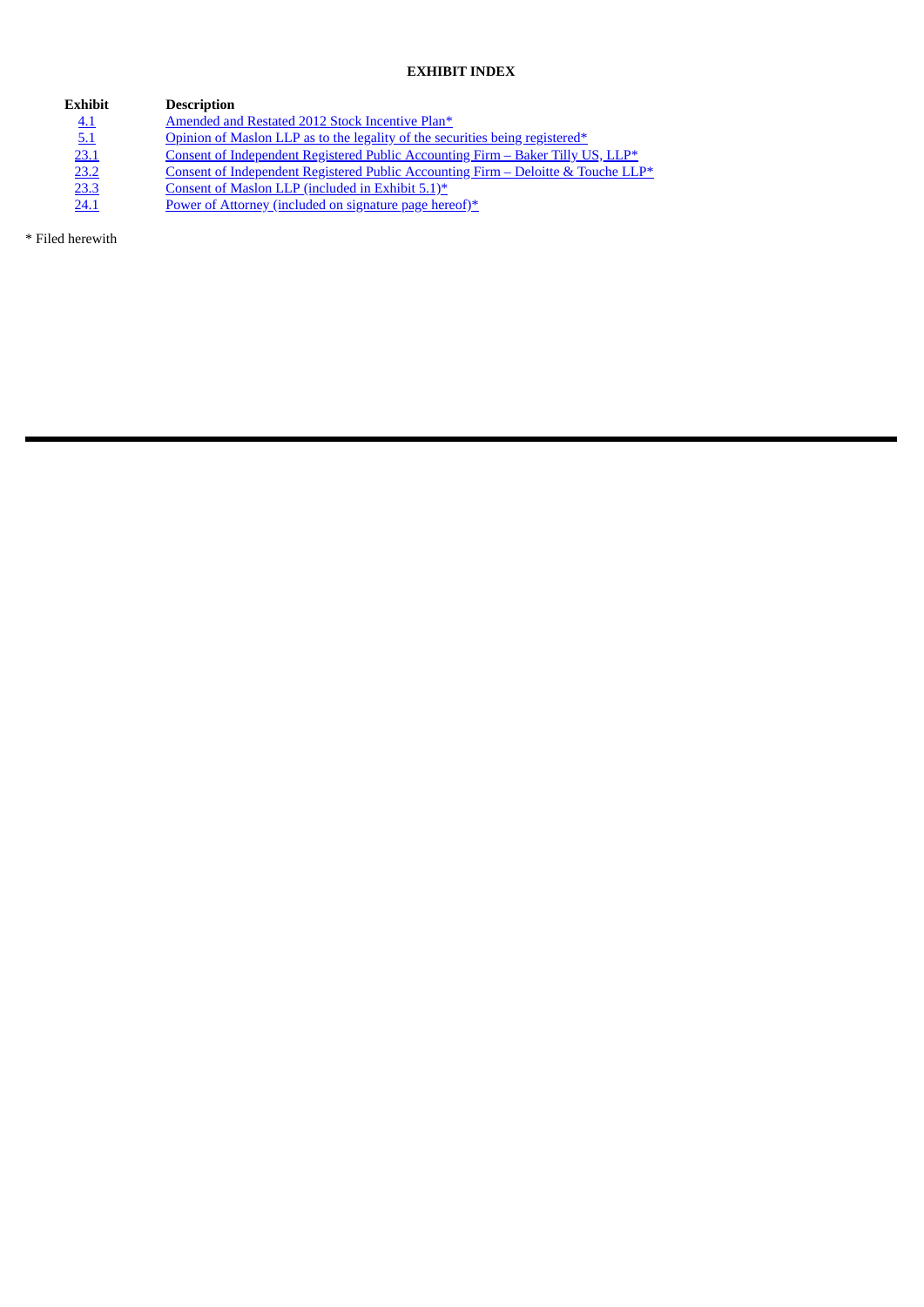## **PREDICTIVE ONCOLOGY INC. AMENDED AND RESTATED 2012 STOCK INCENTIVE PLAN Effective August 10, 2021\***

# **TABLE OF CONTENTS**

<span id="page-9-0"></span>

| 1.  | Purpose                                                                                                                                                                                                                                                                                                                                                               | $\ensuremath{\mathsf{3}}$                                                                            |
|-----|-----------------------------------------------------------------------------------------------------------------------------------------------------------------------------------------------------------------------------------------------------------------------------------------------------------------------------------------------------------------------|------------------------------------------------------------------------------------------------------|
| 2.  | Administration                                                                                                                                                                                                                                                                                                                                                        | 3                                                                                                    |
| 3.  | <b>Eligible Participants</b>                                                                                                                                                                                                                                                                                                                                          | 3                                                                                                    |
| 4.  | Types of Incentives                                                                                                                                                                                                                                                                                                                                                   | 3                                                                                                    |
| 5.  | Shares Subject to the Plan<br>5.1.<br>Number of Shares<br>5.2.<br>Cancellation<br>5.3.<br>Type of Common Stock<br>5.4.<br>Limitation on Awards Granted to Non-Employee Directors                                                                                                                                                                                      | $\overline{4}$<br>4<br>4<br>$\overline{4}$<br>$\overline{4}$                                         |
| 6.  | <b>Stock Options</b><br>Price<br>6.1.<br>6.2.<br>Number<br>6.3.<br>Duration and Time for Exercise<br>6.4.<br><b>Manner of Exercise</b><br>6.5.<br><b>Incentive Stock Options</b>                                                                                                                                                                                      | 4<br>$\overline{4}$<br>$\overline{4}$<br>$\overline{\mathcal{A}}$<br>5<br>5                          |
| 7.  | <b>Stock Appreciation Rights</b><br>7.1.<br>Price<br>7.2.<br>Number<br>7.3.<br>Duration<br>7.4.<br>Exercise<br>7.5.<br>Issuance of Shares Upon Exercise                                                                                                                                                                                                               | 6<br>6<br>6<br>6<br>6<br>6                                                                           |
| 8.  | Stock Awards, Restricted Stock and Restricted Stock Units<br>8.1<br>Number of Shares<br>8.2<br>Sale Price<br>8.3<br>Restrictions<br>8.4<br><b>Enforcement of Restrictions</b><br>8.5<br>End of Restrictions<br>8.6<br>Rights of Holders of Restricted Stock and Restricted Stock Units<br>8.7<br>Settlement of Restricted Stock Units<br>8.8.<br>Dividend Equivalents | $\overline{7}$<br>$\overline{7}$<br>7<br>$\boldsymbol{7}$<br>$\overline{7}$<br>8<br>$\, 8$<br>8<br>8 |
| 9.  | Perfomance Awards                                                                                                                                                                                                                                                                                                                                                     | 8                                                                                                    |
| 10. | General<br>Plan Effective Date and Shareholder Approval; Termination of Plan<br>10.1                                                                                                                                                                                                                                                                                  | 8<br>8                                                                                               |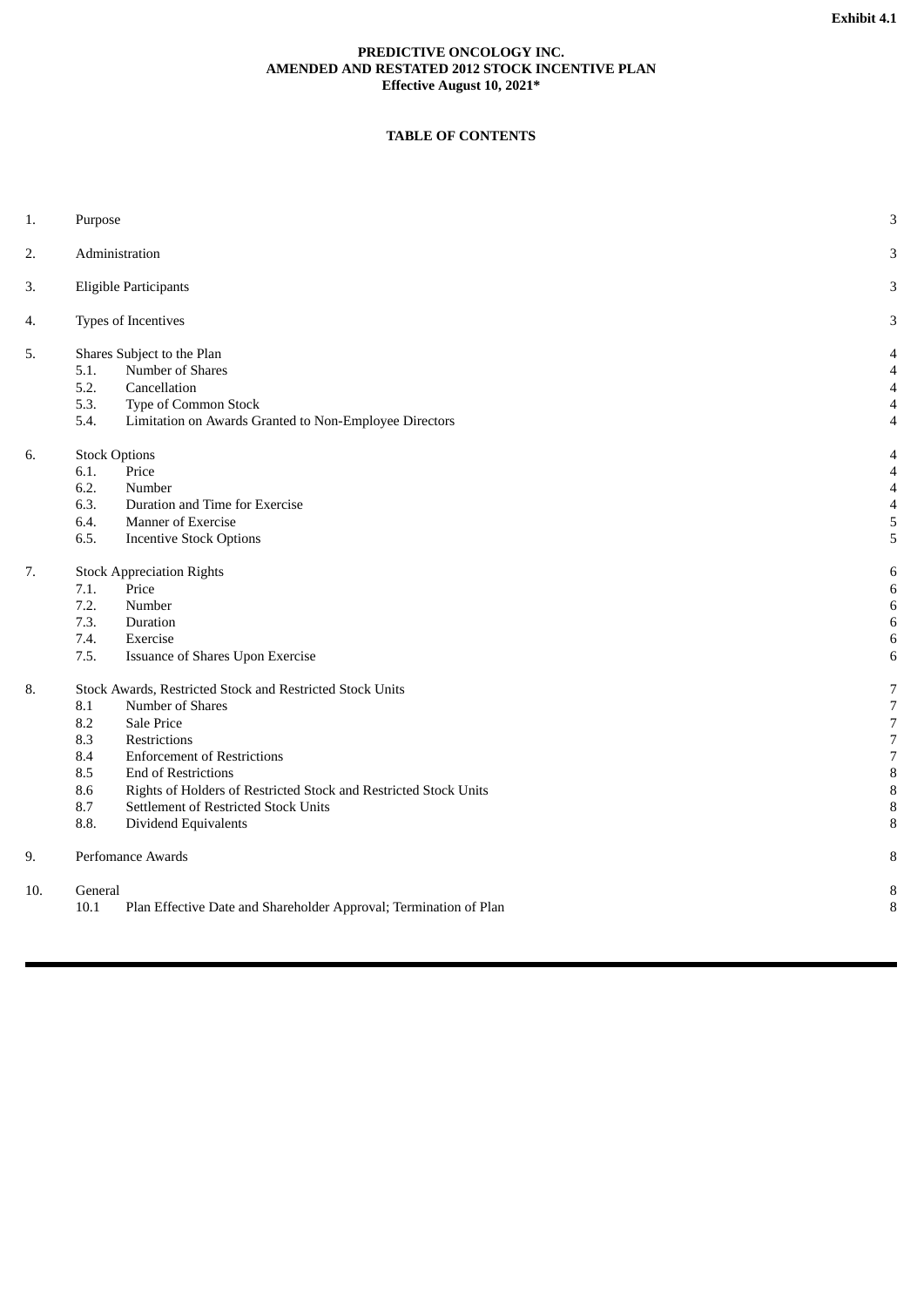| 10.2.  | Duration                                                         | 9  |
|--------|------------------------------------------------------------------|----|
| 10.3.  | Non-transferability of Incentives                                | 9  |
| 10.4.  | <b>Effect of Termination or Death</b>                            | 9  |
| 10.5.  | Restrictions under Securities Laws                               | 9  |
| 10.6.  | Adjustment                                                       | 10 |
| 10.7.  | Incentive Plans and Agreements                                   | 10 |
| 10.8.  | Withholding                                                      | 10 |
| 10.9.  | No Continued Employment, Engagement or Right to Corporate Assets | 10 |
| 10.10. | Payments Under Incentives                                        | 10 |
| 10.11. | Amendment of the Plan                                            | 11 |
| 10.12. | Amendment of Agreements for Incentives; No Repricing             | 11 |
| 10.13. | Vesting Upon Change In Control                                   | 11 |
| 10.14. | Sale, Merger, Exchange or Liquidation                            | 12 |
| 10.15. | Definition of Fair Market Value                                  | 13 |
| 10.16. | Definition of Grant Date                                         | 14 |
| 10.17. | Compliance with Code Section 409A                                | 14 |
| 10.18. | Prior Plan                                                       | 15 |
|        |                                                                  |    |

\* All numbers of shares of common stock herein have been adjusted for a one-for-ten (1:10) reverse stock split that was effective for trading purposes on October 29, 2019.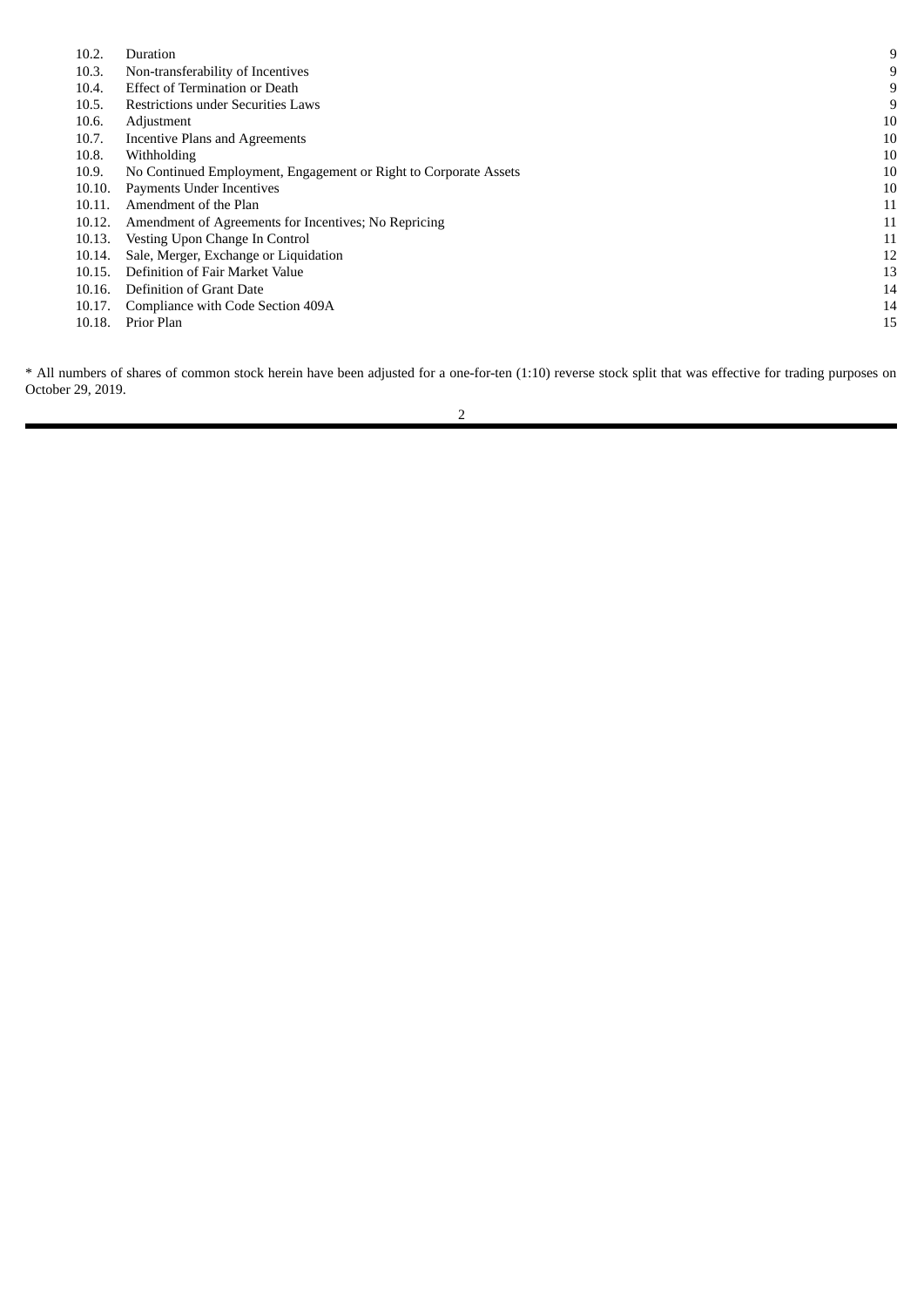## PREDICTIVE ONCOLOGY INC. AMENDED AND RESTATED 2012 STOCK INCENTIVE PLAN

1. Purpose. The purpose of the Amended and Restated 2012 Stock Incentive Plan (the "Plan") of Predictive Oncology Inc. (the "Company") is to increase shareholder value and to advance the interests of the Company by furnishing a variety of economic incentives ("Incentives") designed to attract, retain and motivate employees, certain key consultants and directors of the Company. Incentives may consist of opportunities to purchase or receive shares of Common Stock, \$0.01 par value, of the Company ("Common Stock") or other incentive awards on terms determined under this Plan.

2. Administration. The Plan shall be administered by the board of directors of the Company (the "Board of Directors") or by a stock option or compensation committee (the "Committee") of the Board of Directors. The Committee shall consist of not less than two directors of the Company and shall be appointed from time to time by the Board of Directors. Each member of the Committee shall be (a) a "non-employee director" within the meaning of Rule 16b-3 of the Securities Exchange Act of 1934 (including the regulations promulgated thereunder, the "1934 Act") (a "Non-Employee Director"), and (b) shall be independent directors under listing rules of The Nasdaq Stock Market or, if the Company is no longer listed on The Nasdaq Stock Market, then any national securities exchange on which the Company's common stock may be listed. The Committee shall have complete authority to award Incentives under the Plan, to interpret the Plan, and to make any other determination which it believes necessary and advisable for the proper administration of the Plan. The Committee's decisions and matters relating to the Plan shall be final and conclusive on the Company and its participants. If at any time there is no stock option or compensation committee, the term "Committee", as used in the Plan, shall refer to the Board of Directors. Notwithstanding the foregoing or anything else to the contrary contained in the Plan, the Company's Chief Executive Officer or Chief Financial Officer may, on a discretionary basis and without the Committee's review or approval, grant Stock Options to purchase up to 25,000 shares each to employees of the Company who are not officers of the Company. Such discretionary Stock Option grants shall not exceed 100,000 shares in total in any fiscal year. Subject to the foregoing limitations, the Chief Executive Officer or Chief Financial Officer shall determine from time to time (i) the employees to whom grants will be made, (ii) the number of shares to be granted and (iii) the terms and provisions of each Stock Option (which need not be identical).

3. Eligible Participants. Officers of the Company, employees of the Company or its subsidiaries, members of the Board of Directors, and consultants or other independent contractors who provide services to the Company or its subsidiaries shall be eligible to receive Incentives under the Plan when designated by the Committee. Participants may be designated individually or by groups or categories (for example, by pay grade) as the Committee deems appropriate. Participation by officers of the Company or its subsidiaries and any performance objectives relating to such officers must be approved by the Committee. Participation by others and any performance objectives relating to others may be approved by groups or categories (for example, by pay grade) and authority to designate participants who are not officers and to set or modify such targets may be delegated.

Types of Incentives. Incentives under the Plan may be granted in any one or a combination of the following forms: (a) incentive stock options and non-statutory stock options (Section 6); (b) stock appreciation rights ("SARs") (Section 7); (c) stock awards (Section 8); (d) restricted stock (Section 8); restricted stock units (Section 8) and performance awards (Section 9). Subject to the specific limitations provided in this Plan, payment of Incentives may be in the form of cash, Common Stock or combinations thereof as the Committee shall determine, and with such other restrictions as it may impose.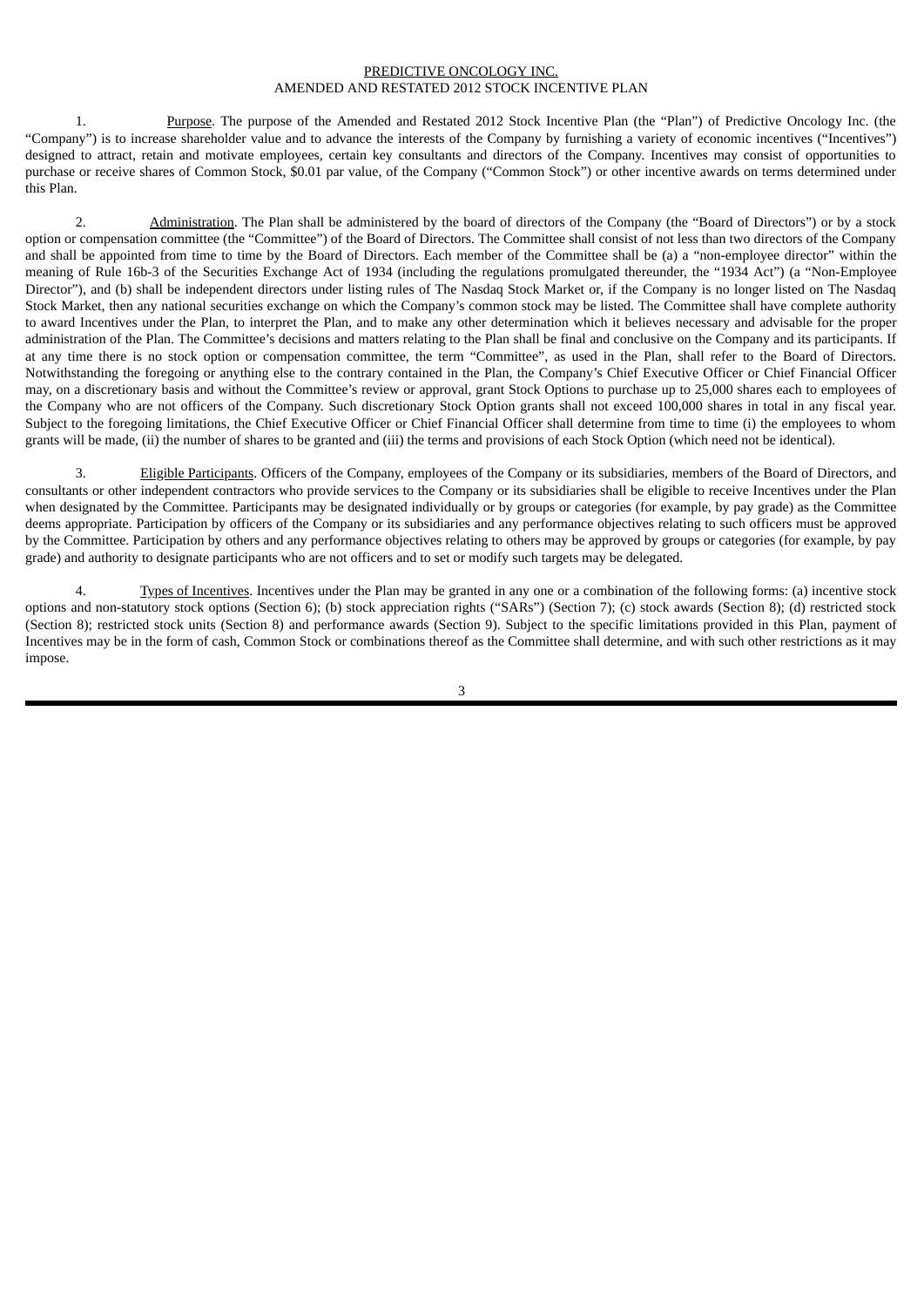## 5. Shares Subject to the Plan.

5.1. Number of Shares. Subject to adjustment as provided in Section 10.6, the number of shares of Common Stock which may be issued under the Plan shall not exceed 3,250,000 shares of Common Stock. In addition, as of the Effective Date, any shares available in the reserve of the Prior Plan (as defined in Section 10.18) shall be added to the Plan share reserve and be available for issuance under the Plan. Any Shares delivered under the Plan may consist, in whole or in part, of authorized and unissued shares or treasury shares. Shares of Common Stock that are issued under the Plan or are subject to Incentives awarded under the Plan will be applied to reduce the maximum number of shares of Common Stock remaining available for issuance under the Plan.

5.2. Cancellation. If an Incentive granted under the Plan or under the Prior Plan expires or is terminated or canceled unexercised as to any shares of Common Stock or forfeited or reacquired by the Company pursuant to rights reserved upon issuance thereof, such forfeited and reacquired shares may again be issued under the Plan pursuant to another Incentive. If any Shares subject to an Incentive granted under the Plan or under the Prior Plan are withheld or applied as payment in connection with the exercise of an Incentive (including the withholding of Shares on the exercise of a stock option or the exercise of an SAR that is settled in Shares) or the withholding or payment of taxes related thereto, such Shares shall not again be available for grant under the Plan.

5.3. Type of Common Stock. Common Stock issued under the Plan in connection with Incentives will be authorized and unissued shares.

5.4. Limitation on Awards Granted to Non-Employee Directors. No member of the Board of Directors who is not also an employee of the Company may be granted any Incentive or Incentives that exceed in the aggregate \$100,000 in value (such value computed as of the date of grant in accordance with applicable financial accounting rules) in any calendar year (provided that service solely as a director, or payment of a fee for such services, will not cause a director to be considered an "employee" for purposes of this Section 5.4). The foregoing limit shall not apply to any Incentive made pursuant to any election by the directors to receive an Incentive in lieu of all or a portion of annual and committee retainers and meeting fees.

6. Stock Options. A stock option is a right to purchase shares of Common Stock from the Company. Each stock option granted by the Committee under this Plan shall be subject to the following terms and conditions:

6.1. Price. The option price per share shall be determined by the Committee, subject to adjustment under Section 10.6. Notwithstanding the foregoing sentence, the option price per share shall not be less than the Fair Market Value (as defined in Section 10.15) of the Common Stock on the Grant Date (as defined in Section 10.16).

6.2. Number. The number of shares of Common Stock subject to a stock option shall be determined by the Committee, subject to adjustment as provided in Section 10.6. The number of shares of Common Stock subject to a stock option shall be reduced in the same proportion that the holder thereof exercises an SAR if any SAR is granted in conjunction with or related to the stock option.

6.3. Duration and Time for Exercise. Subject to earlier termination as provided in Section 10.3, the term of each stock option shall be determined by the Committee but shall not exceed ten years and one day from the Grant Date. Each stock option shall become exercisable at such time or times during its term as shall be determined by the Committee at the time of grant. The Committee may accelerate the exercisability of any stock option. Subject to the first sentence of this paragraph, the Committee may extend the term of any stock option to the extent provided in Section 10.4.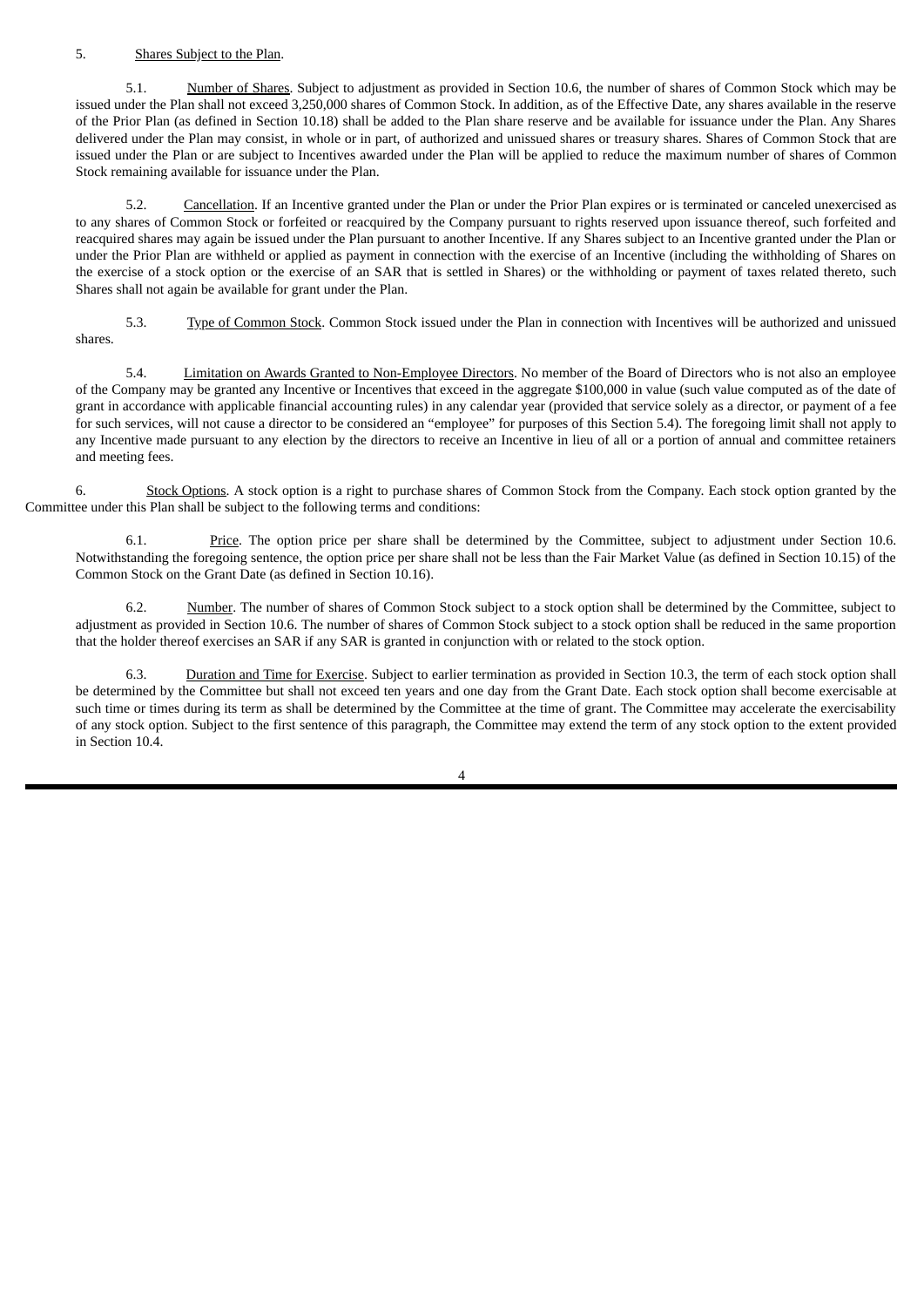6.4. Manner of Exercise. A stock option may be exercised, in whole or in part, by giving written notice to the Company, specifying the number of shares of Common Stock to be purchased and accompanied by the full purchase price for such shares. The option price shall be payable (a) in United States dollars upon exercise of the option and may be paid by cash, uncertified or certified check or bank draft; (b) unless otherwise provided in the option agreement, by delivery of shares of Common Stock in payment of all or any part of the option price, which shares shall be valued for this purpose at the Fair Market Value on the date such option is exercised; or (c) unless otherwise provided in the option agreement, by instructing the Company to withhold from the shares of Common Stock issuable upon exercise of the stock option shares of Common Stock in payment of all or any part of the exercise price and/or any related withholding tax obligations consistent with Section 10.8, which shares shall be valued for this purpose at the Fair Market Value or in such other manner as may be authorized from time to time by the Committee. Before the issuance of shares of Common Stock upon the exercise of a stock option, a participant shall have no rights as a shareholder.

6.5. Incentive Stock Options. Notwithstanding anything in the Plan to the contrary, the following additional provisions shall apply to the grant of stock options which are intended to qualify as Incentive Stock Options (as such term is defined in Code Section 422):

(a) The aggregate Fair Market Value (determined as of the time the option is granted) of the shares of Common Stock with respect to which Incentive Stock Options are exercisable for the first time by any participant during any calendar year (under all of the Company's plans) shall not exceed \$100,000. The determination will be made by taking Incentive Stock Options into account in the order in which they were granted. If such excess only applies to a portion of an Incentive Stock Option, the Committee, in its discretion, will designate which shares will be treated as shares to be acquired upon exercise of an Incentive Stock Option.

Any option agreement for an Incentive Stock Option under the Plan shall contain such other provisions as the Committee shall deem advisable, but shall in all events be consistent with and contain all provisions required in order to qualify the options as Incentive Stock Options.

(c) All Incentive Stock Options must be granted within ten years from the earlier of the date on which this Plan was adopted by Board of Directors or the date this Plan was approved by the shareholders.

(d) Unless sooner exercised, all Incentive Stock Options shall expire no later than ten years after the Grant Date.

(e) The option price for Incentive Stock Options shall be not less than the Fair Market Value of the Common Stock subject to the option on the Grant Date.

If Incentive Stock Options are granted to any participant who, at the time such option is granted, would own (within the meaning of Code Section 422) stock possessing more than 10% of the total combined voting power of all classes of stock of the employer corporation or of its parent or subsidiary corporation, (i) the option price for such Incentive Stock Options shall be not less than 110% of the Fair Market Value of the Common Stock subject to the option on the Grant Date and (ii) such Incentive Stock Options shall expire no later than five years after the Grant Date.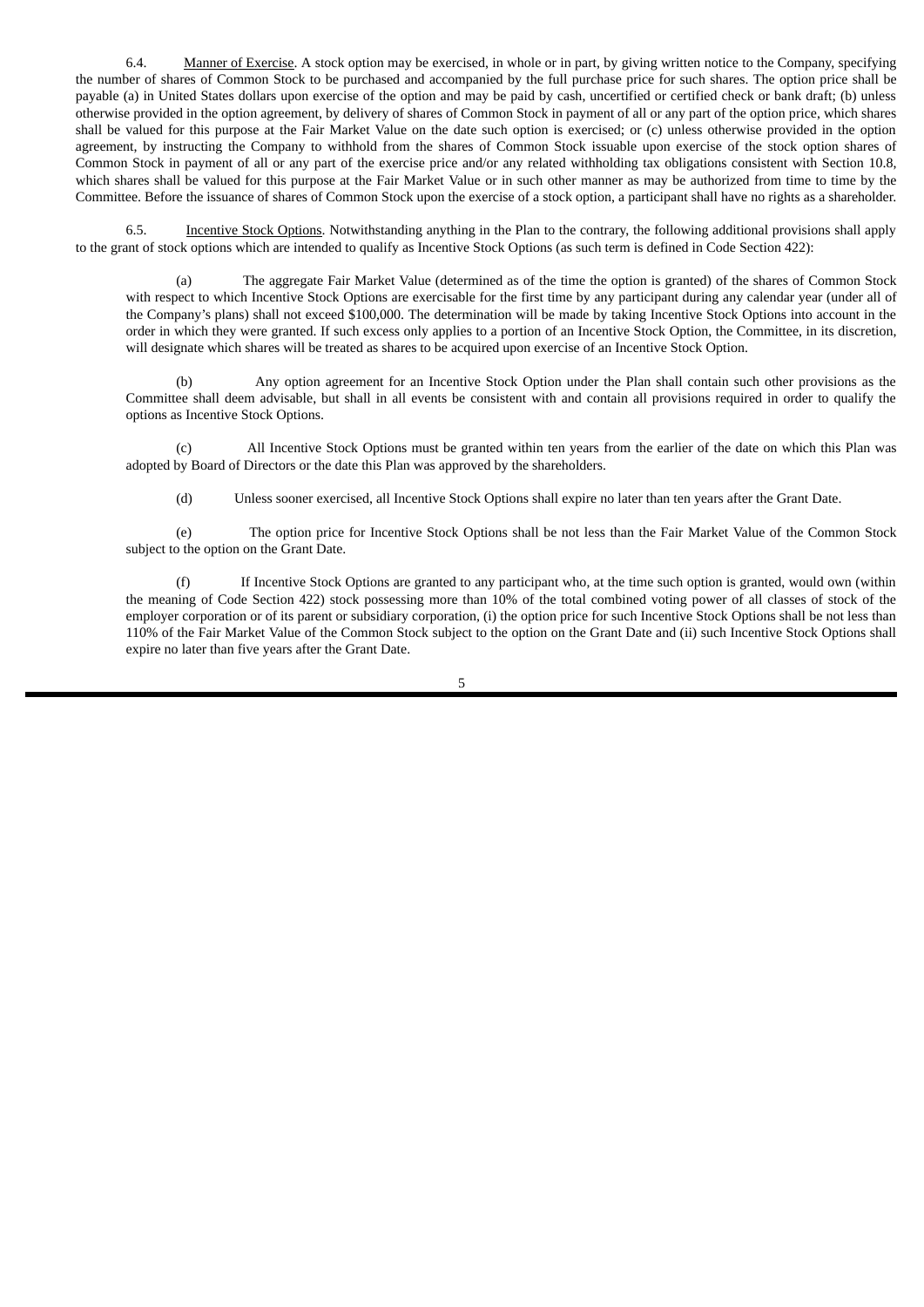7. Stock Appreciation Rights. An SAR is a right to receive, without payment to the Company, a number of shares of Common Stock, the amount of which is determined pursuant to the formula set forth in Section 7.5. An SAR may be granted (a) with respect to any stock option granted under this Plan, either concurrently with the grant of such stock option or at such later time as determined by the Committee (as to all or any portion of the shares of Common Stock subject to the stock option), or (b) alone, without reference to any related stock option. Each SAR granted by the Committee under this Plan shall be subject to the following terms and conditions:

7.1. Price. The exercise price per share of any SAR granted without reference to a stock option shall be determined by the Committee, subject to adjustment under Section 10.6. Notwithstanding the foregoing sentence, the exercise price per share shall not be less than the Fair Market Value of the Common Stock on the Grant Date.

7.2. Number. Each SAR granted to any participant shall relate to such number of shares of Common Stock as shall be determined by the Committee, subject to adjustment as provided in Section 10.6. In the case of an SAR granted with respect to a stock option, the number of shares of Common Stock to which the SAR relates shall be reduced in the same proportion that the holder of the option exercises the related stock option.

7.3. Duration. Subject to earlier termination as provided in Section 10.3, the term of each SAR shall be determined by the Committee but shall not exceed ten years and one day from the Grant Date. Unless otherwise provided by the Committee, each SAR shall become exercisable at such time or times, to such extent and upon such conditions as the stock option, if any, to which it relates is exercisable. The Committee may in its discretion accelerate the exercisability of any SAR. Subject to the first sentence of this paragraph, the Committee may extend the term of any SAR to the extent provided in Section 10.4.

7.4. Exercise. An SAR may be exercised, in whole or in part, by giving written notice to the Company, specifying the number of SARs which the holder wishes to exercise. Upon receipt of such written notice, the Company shall, within 90 days thereafter, deliver to the exercising holder certificates for the shares of Common Stock or cash or both, as determined by the Committee, to which the holder is entitled pursuant to Section 7.5.

7.5. Issuance of Shares Upon Exercise. The number of shares of Common Stock which shall be issuable upon the exercise of an SAR shall be determined by dividing:

(a) the number of shares of Common Stock as to which the SAR is exercised multiplied by the amount of the appreciation in such shares (for this purpose, the "appreciation" shall be the amount by which the Fair Market Value of the shares of Common Stock subject to the SAR on the exercise date exceeds (1) in the case of an SAR related to a stock option, the purchase price of the shares of Common Stock under the stock option or (2) in the case of an SAR granted alone, without reference to a related stock option, an amount which shall be determined by the Committee at the time of grant, subject to adjustment under Section 10.6); by

(b) the Fair Market Value of a share of Common Stock on the exercise date.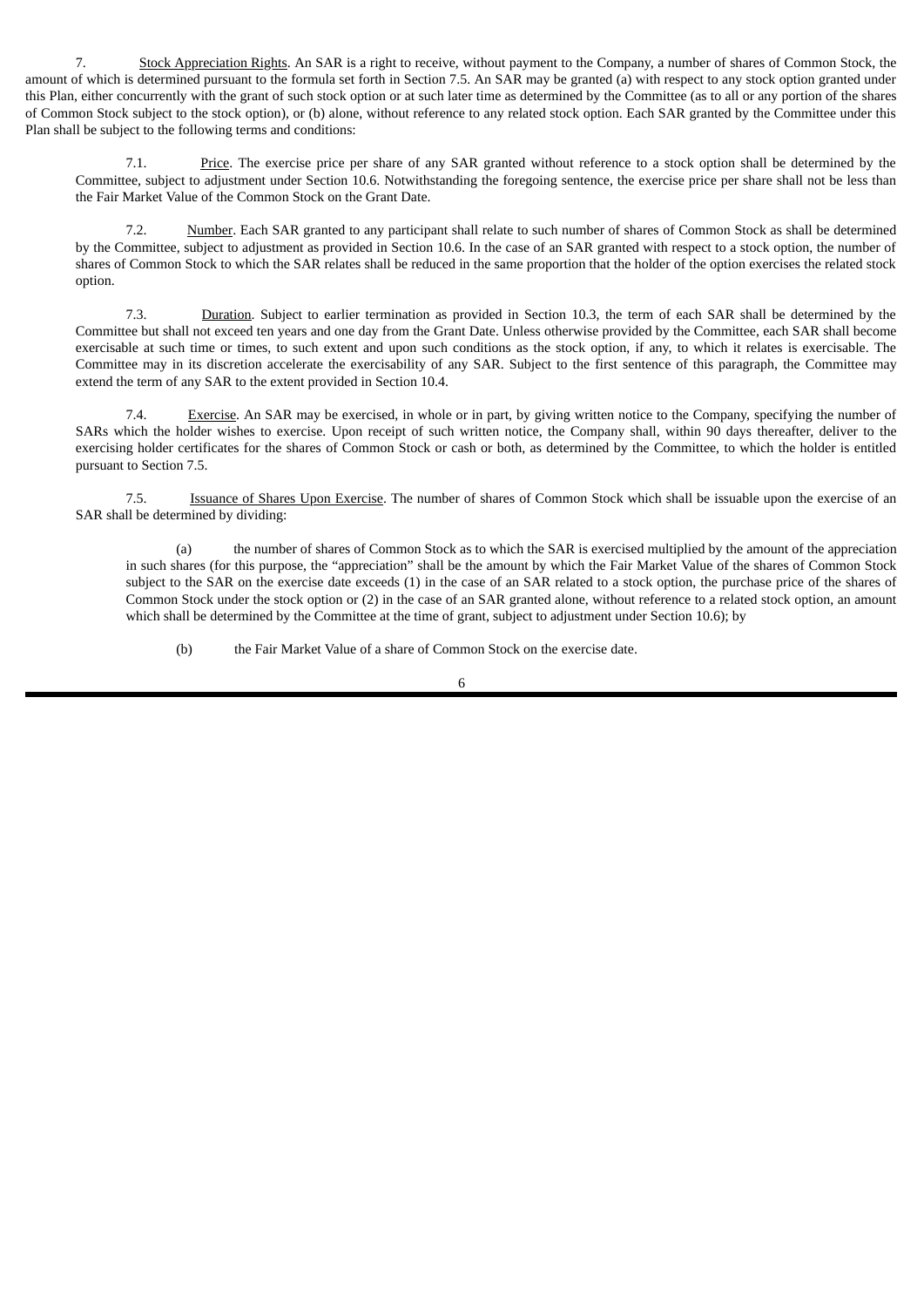No fractional shares of Common Stock shall be issued upon the exercise of an SAR; instead, the holder of the SAR shall be entitled to receive a cash adjustment equal to the same fraction of the Fair Market Value of a share of Common Stock on the exercise date or to purchase the portion necessary to make a whole share at its Fair Market Value on the date of exercise.

8. Stock Awards, Restricted Stock and Restricted Stock Units. A stock award consists of the transfer by the Company to a participant of shares of Common Stock, with or without other payment therefor, as additional compensation for services to the Company. A share of restricted stock consists of shares of Common Stock which are sold or transferred by the Company to a participant at a price, if any, determined by the Committee and subject to restrictions on their sale or other transfer by the participant. Restricted stock units represent the right to receive shares of Common Stock at a future date. The transfer of Common Stock pursuant to stock awards, ,the transfer or sale of restricted stock and restricted stock units shall be subject to the following terms and conditions:

8.1. Number of Shares. The number of shares to be transferred or sold by the Company to a participant pursuant to a stock award or as restricted stock, or the number of shares that may be issued pursuant to a restricted stock unit, shall be determined by the Committee.

8.2. Sale Price. The Committee shall determine the price, if any, at which shares of restricted stock shall be sold to a participant, which may vary from time to time and among participants and which may be below the Fair Market Value of such shares of Common Stock at the date of sale.

8.3. Restrictions. All shares of restricted stock transferred or sold by the Company hereunder, and all restricted stock units granted hereunder, shall be subject to such restrictions as the Committee may determine, including, without limitation any or all of the following:

(a) a prohibition against the sale, transfer, pledge or other encumbrance of the shares of restricted stock, or the delivery of shares pursuant to restricted stock units, such prohibition to lapse at such time or times as the Committee shall determine (whether in annual or more frequent installments, at the time of the death, disability or retirement of the holder of such shares, or otherwise);

(b) a requirement that the holder of shares of restricted stock or restricted stock units forfeit, or (in the case of shares sold to a participant) re-sell back to the Company at his or her cost, all or a part of such shares in the event of termination of his or her employment, service on the Board of Directors or consulting engagement during any period in which such shares are subject to restrictions; and

(c) such other conditions or restrictions as the Committee may deem advisable.

8.4. Enforcement of Restrictions. In order to enforce the restrictions imposed by the Committee pursuant to Section 8.3, the participant receiving restricted stock or restricted stock units shall enter into an agreement with the Company setting forth the conditions of the grant. Shares of restricted stock shall be registered in the name of the participant and deposited, together with a stock power endorsed in blank, with the Company. Each such certificate shall bear a legend that refers to the Plan and the restrictions imposed under the applicable agreement. At the Committee's election, shares of restricted stock may be held in book entry form subject to the Company's instructions until any restrictions relating to the restricted stock grant lapse.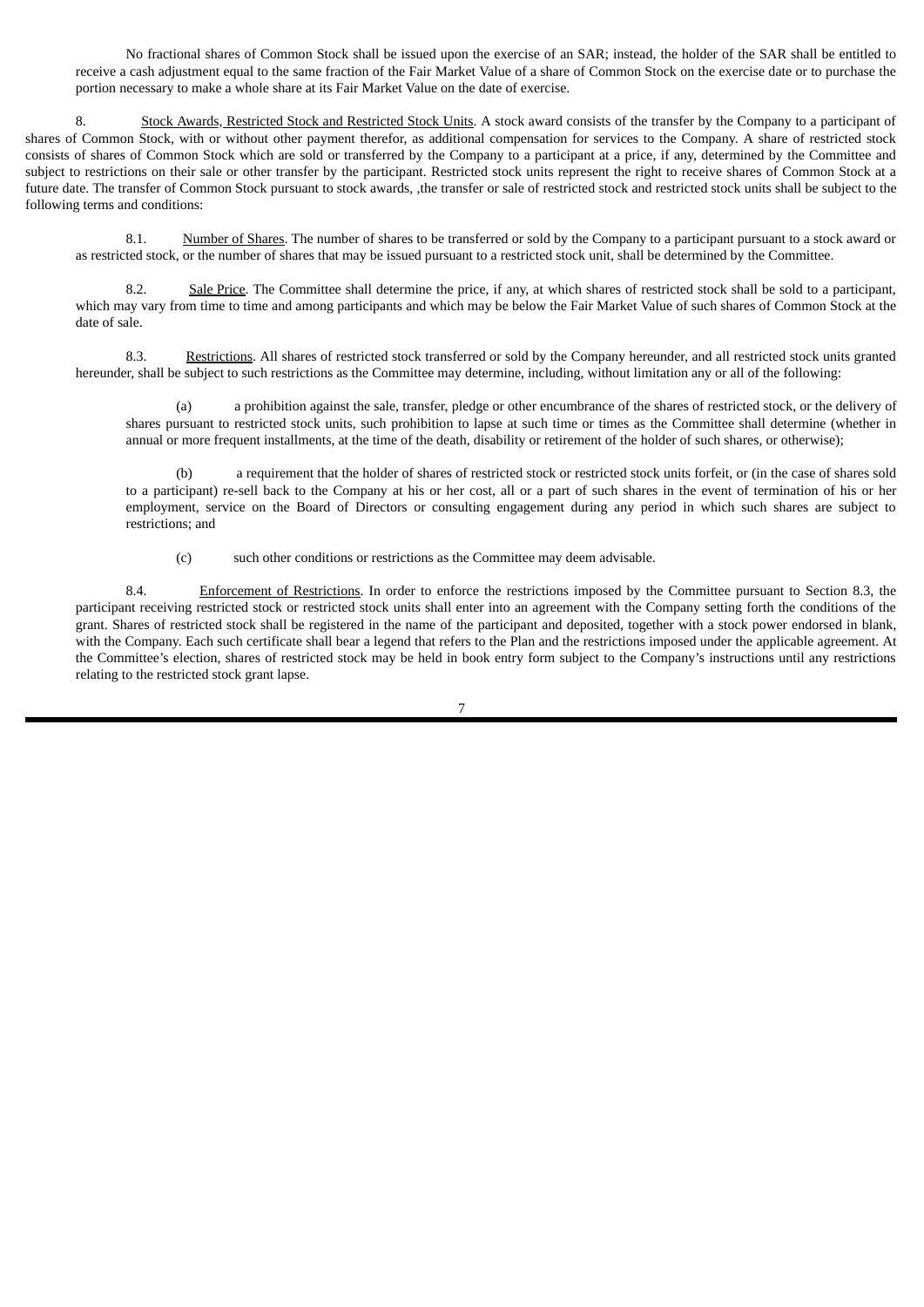8.5. End of Restrictions. Subject to Section 10.5, at the end of any time period during which the shares of restricted stock are subject to forfeiture and restrictions on transfer, such shares will be delivered free of all restrictions to the participant or to the participant's legal representative, beneficiary or heir. Subject to Section 10.5, upon the lapse or waiver of restrictions applicable to restricted stock units, or at a later time specified in the agreement governing the grant of restricted stock units, any shares derived from the restricted stock units shall be issued and delivered to the holder of the restricted stock units.

8.6. Rights of Holders of Restricted Stock and Restricted Stock Units. Subject to the terms and conditions of the Plan, each participant receiving restricted stock shall have all the rights of a shareholder with respect to shares of stock during any period in which such shares are subject to forfeiture and restrictions on transfer, including without limitation, the right to vote such shares. Any holder of restricted stock units shall not be, and shall not have rights and privileges of, a shareholder with respect to any shares that may be derived from the restricted stock units unless and until such shares have been issued.

8.7. Settlement of Restricted Stock Units. Restricted stock units may be satisfied by delivery of shares of stock, cash equal to the Fair Market Value of the specified number of shares covered by the restricted stock units, or a combination thereof, as determined by the Committee at the date of grant or thereafter.

8.8. Dividend Equivalents. In connection with any award of restricted stock units, the Committee may grant the right to receive cash, shares of stock or other property equal in value to dividends paid with respect to the number of shares represented by the restricted stock units ("Dividend Equivalents"). Unless otherwise determined by the Committee at the date of grant, any Dividend Equivalents that are granted with respect to any award of restricted stock units shall be either (a) paid with respect to such restricted stock units at the dividend payment date in cash or in shares of unrestricted stock having a Fair Market Value equal to the amount of such dividends, or (b) deferred with respect to such restricted stock units and the amount or value thereof automatically deemed reinvested in additional restricted stock units until the time for delivery of shares (if any) pursuant to the terms of the restricted stock unit award.

9. Performance Awards. The right of a participant to exercise or receive a grant or settlement of any Incentive, and the timing thereof, may be subject to such performance conditions as may be specified by the Committee (such an Incentive is referred to as a "Performance Award"). The Committee may use such business criteria and other measures of performance as it may deem appropriate in establishing any performance conditions, and may exercise its discretion to change the amounts payable under any Incentive subject to performance conditions.

## 10. General.

10.1. Plan Effective Date and Shareholder Approval; Termination of Plan. The Plan shall become effective on the Effective Date, subject to subsequent approval within twelve (12) months of its adoption by the Board by shareholders of the Company eligible to vote in the election of directors, by a vote sufficient to meet the requirements of Code Section 422, Rule 16b-3 under the Exchange Act (if applicable), applicable requirements of any stock exchange, if any, and other laws, regulations, and obligations of the Company applicable to the Plan. Awards may be granted subject to shareholder approval, but may not be exercised or otherwise settled in the event shareholder approval is not obtained. The Plan shall terminate no later than ten  $(10)$  years from the date of the later of  $(x)$  the Effective Date and  $(y)$  the date an increase in the number of shares reserved for issuance under the Plan is approved by the Board (so long as such increase is also approved by the shareholders).

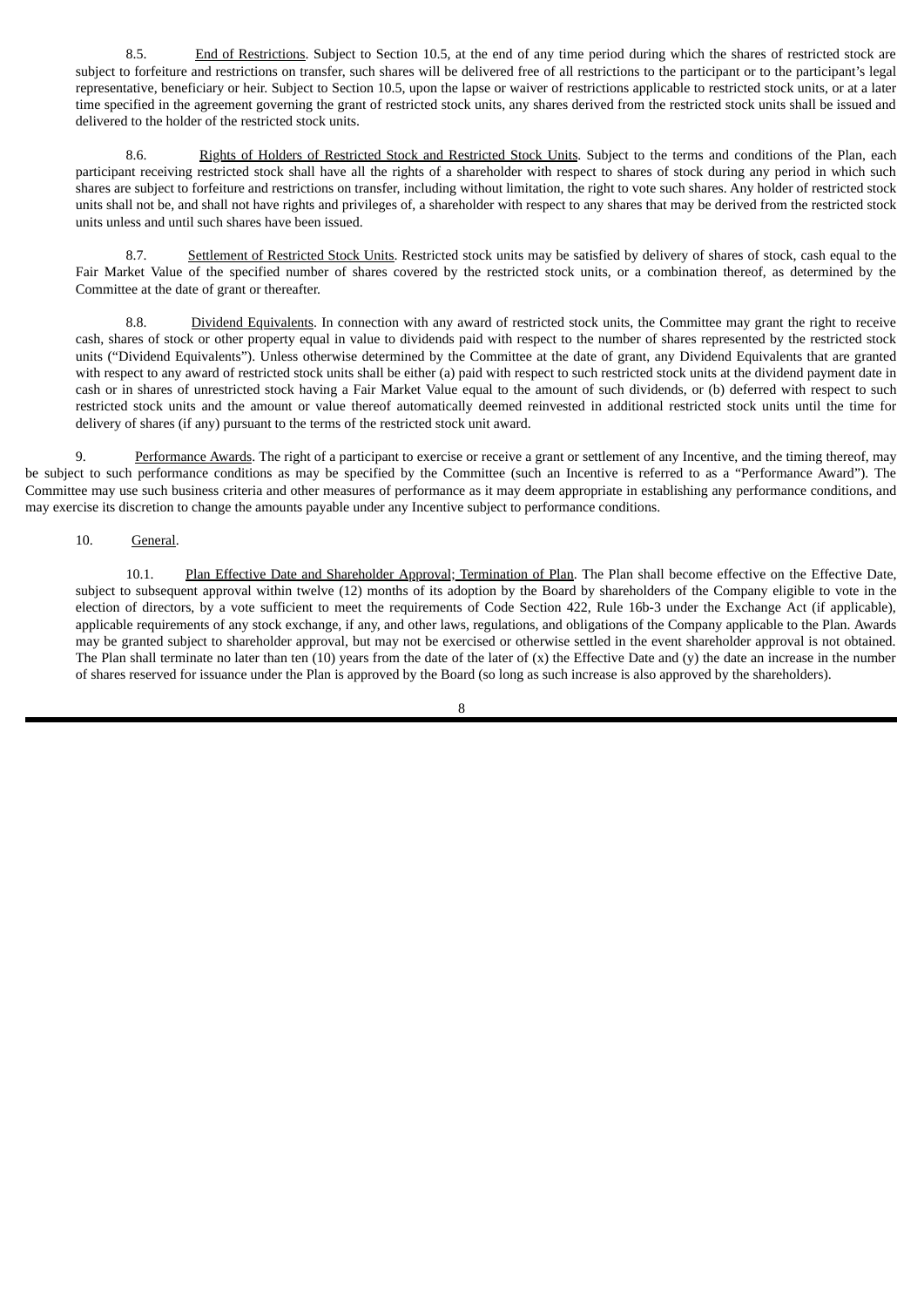10.2. Duration. The Plan shall remain in effect until all Incentives granted under the Plan have either been satisfied by the issuance of shares of Common Stock or the payment of cash or been terminated under the terms of the Plan and all restrictions imposed on shares of Common Stock in connection with their issuance under the Plan have lapsed. No Incentives may be granted under the Plan after the tenth anniversary of the Effective Date of the Plan.

10.3. Non-transferability of Incentives. No stock option, SAR, restricted stock or stock award may be transferred, pledged or assigned by the holder thereof (except, in the event of the holder's death, by will or the laws of descent and distribution to the limited extent provided in the Plan or the Incentive, or pursuant to a qualified domestic relations order as defined by the Code or Title I of the Employee Retirement Income Security Act, or the rules thereunder), and the Company shall not be required to recognize any attempted assignment of such rights by any participant. Notwithstanding the preceding sentence, stock options (other than stock options intended to qualify as Incentive Stock Options pursuant to Section 6.5) may be transferred by the holder thereof to the holder's spouse, children, grandchildren or parents (collectively, the "Family Members"), to trusts for the benefit of Family Members, to partnerships or limited liability companies in which Family Members are the only partners or shareholders, or to entities exempt from federal income taxation pursuant to Code Section 501(c)(3). During a participant's lifetime, a stock option may be exercised only by him or her, by his or her guardian or legal representative or by the transferees permitted by this Section 10.3.

10.4. Effect of Termination or Death. If a participant ceases to be an employee of or consultant to the Company for any reason, including death or disability, any Incentives may be exercised or shall expire at such times as may be set forth in the agreement, if any, applicable to the Incentive, or otherwise as determined by the Committee; provided, however, the term of an Incentive may not be extended beyond the term originally prescribed when the Incentive was granted, unless the Incentive satisfies (or is amended to satisfy) the requirements of Code Section 409A, including the rules and regulations promulgated thereunder (together, "Code Section 409A"); and provided further that the term of an Incentive may not be extended beyond the maximum term permitted under this Plan.

10.5. Restrictions under Securities Laws. Notwithstanding anything in this Plan to the contrary: (a) the Company may, if it shall determine it necessary or desirable for any reason, at the time of award of any Incentive or the issuance of any shares of Common Stock pursuant to any Incentive, require the recipient of the Incentive, as a condition to the receipt thereof or to the receipt of shares of Common Stock issued pursuant thereto, to deliver to the Company a written representation of present intention to acquire the Incentive or the shares of Common Stock issued pursuant thereto for his or her own account for investment and not for distribution; and (b) if at any time the Company further determines, in its sole discretion, that the listing, registration or qualification (or any updating of any such document) of any Incentive or the shares of Common Stock issuable pursuant thereto is necessary on any securities exchange or under any federal or state securities or blue sky law, or that the consent or approval of any governmental regulatory body is necessary or desirable as a condition of, or in connection with the award of any Incentive, the issuance of shares of Common Stock pursuant thereto, or the removal of any restrictions imposed on such shares, such Incentive shall not be awarded or such shares of Common Stock shall not be issued or such restrictions shall not be removed, as the case may be, in whole or in part, unless such listing, registration, qualification, consent or approval shall have been effected or obtained free of any conditions not acceptable to the Company.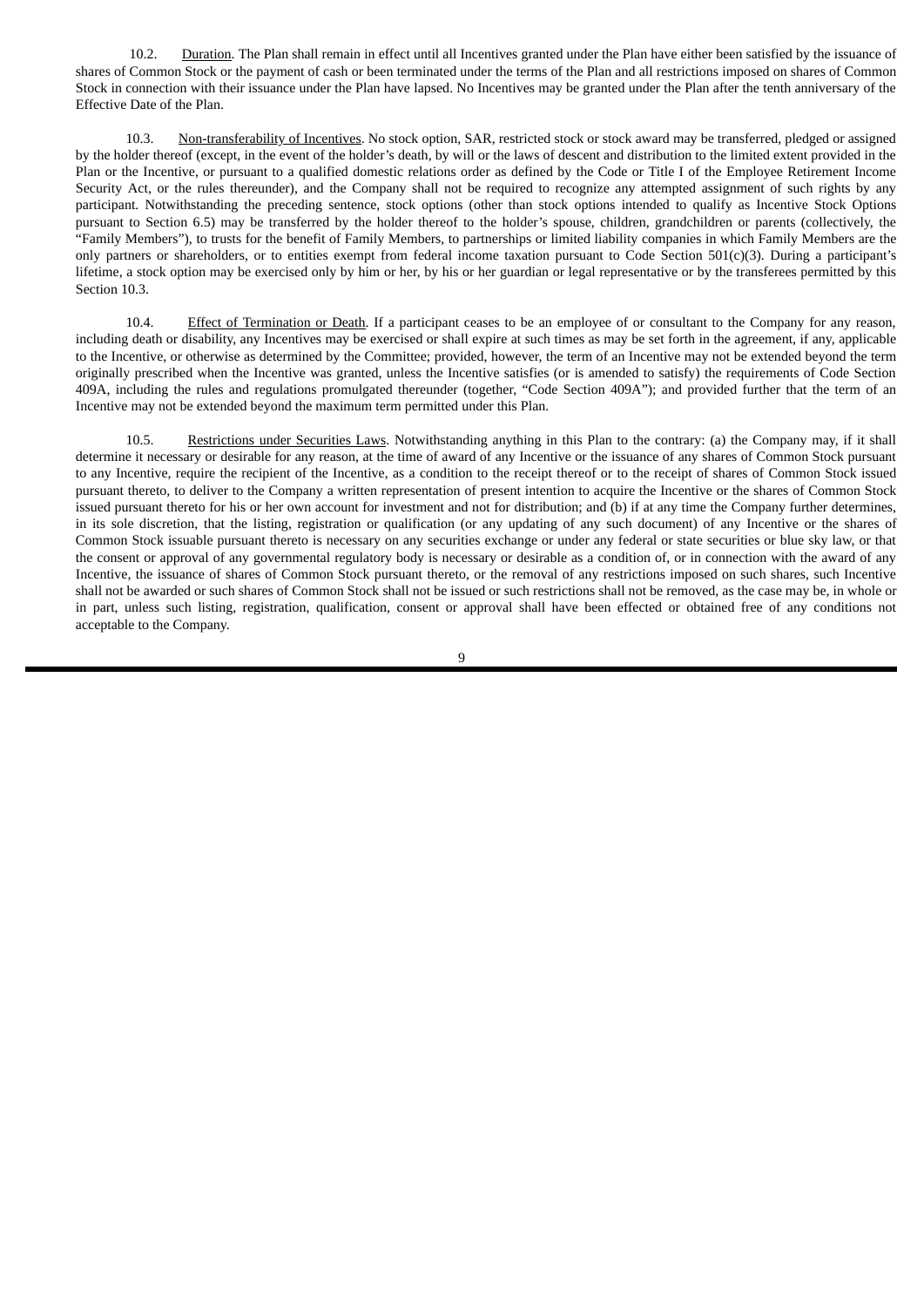10.6. Adjustment. In the event of any recapitalization, stock dividend, stock split, combination of shares or other change in the Common Stock, the number of shares of Common Stock then subject to the Plan, including shares subject to outstanding Incentives, and the other numbers of shares of Common Stock provided in the Plan, shall be adjusted in proportion to the change in outstanding shares of Common Stock. In the event of any such adjustments, the purchase price of any option, the performance objectives of any Incentive, and the shares of Common Stock issuable pursuant to any Incentive shall be adjusted as and to the extent appropriate, in the discretion of the Committee, to provide participants with the same relative rights before and after such adjustment.

10.7. Incentive Plans and Agreements. Except in the case of stock awards, the terms of each Incentive shall be stated in a plan or agreement approved by the Committee. The Committee may also determine to enter into agreements with holders of options to reclassify or convert certain outstanding options, within the terms of the Plan, as Incentive Stock Options or as non-statutory stock options and in order to eliminate SARs with respect to all or part of such options and any other previously issued options. The Committee shall communicate the key terms of each award to the participant promptly after the Committee approves the grant of such award.

### 10.8. Withholding.

(a) The Company shall have the right to withhold from any payments made under the Plan or to collect as a condition of payment, any taxes required by law to be withheld. If so permitted by the Committee at the time of the award of any Incentive or at a later time, at any time when a participant is required to pay to the Company an amount required to be withheld under applicable income tax laws in connection with a distribution of Common Stock or upon exercise of an option or SAR or upon vesting of restricted stock, the participant may satisfy this obligation in whole or in part by electing (the "Election") to have the Company withhold, from the distribution or from such shares of restricted stock, shares of Common Stock having a value up to the minimum amount of withholding taxes required to be collected on the transaction. The value of the shares to be withheld shall be based on the Fair Market Value of the Common Stock on the date that the amount of tax to be withheld shall be determined ("Tax Date").

(b) Each Election must be made before the Tax Date. The Committee may disapprove of any Election, may suspend or terminate the right to make Elections, or may provide with respect to any Incentive that the right to make Elections shall not apply to such Incentive. An Election is irrevocable.

10.9. No Continued Employment, Engagement or Right to Corporate Assets. No participant under the Plan shall have any right, because of his or her participation, to continue in the employ of the Company for any period of time or to any right to continue his or her present or any other rate of compensation. Nothing contained in the Plan shall be construed as giving an employee, a consultant, such persons' beneficiaries or any other person any equity or interests of any kind in the assets of the Company or creating a trust of any kind or a fiduciary relationship of any kind between the Company and any such person.

10.10. Payments Under Incentives. Payment of cash or distribution of any shares of Common Stock to which a participant is entitled under any Incentive shall be made as provided in the Incentive. Except as permitted under Section 10.17, payments and distributions may not be deferred under any Incentive unless the deferral complies with the requirements of Code Section 409A.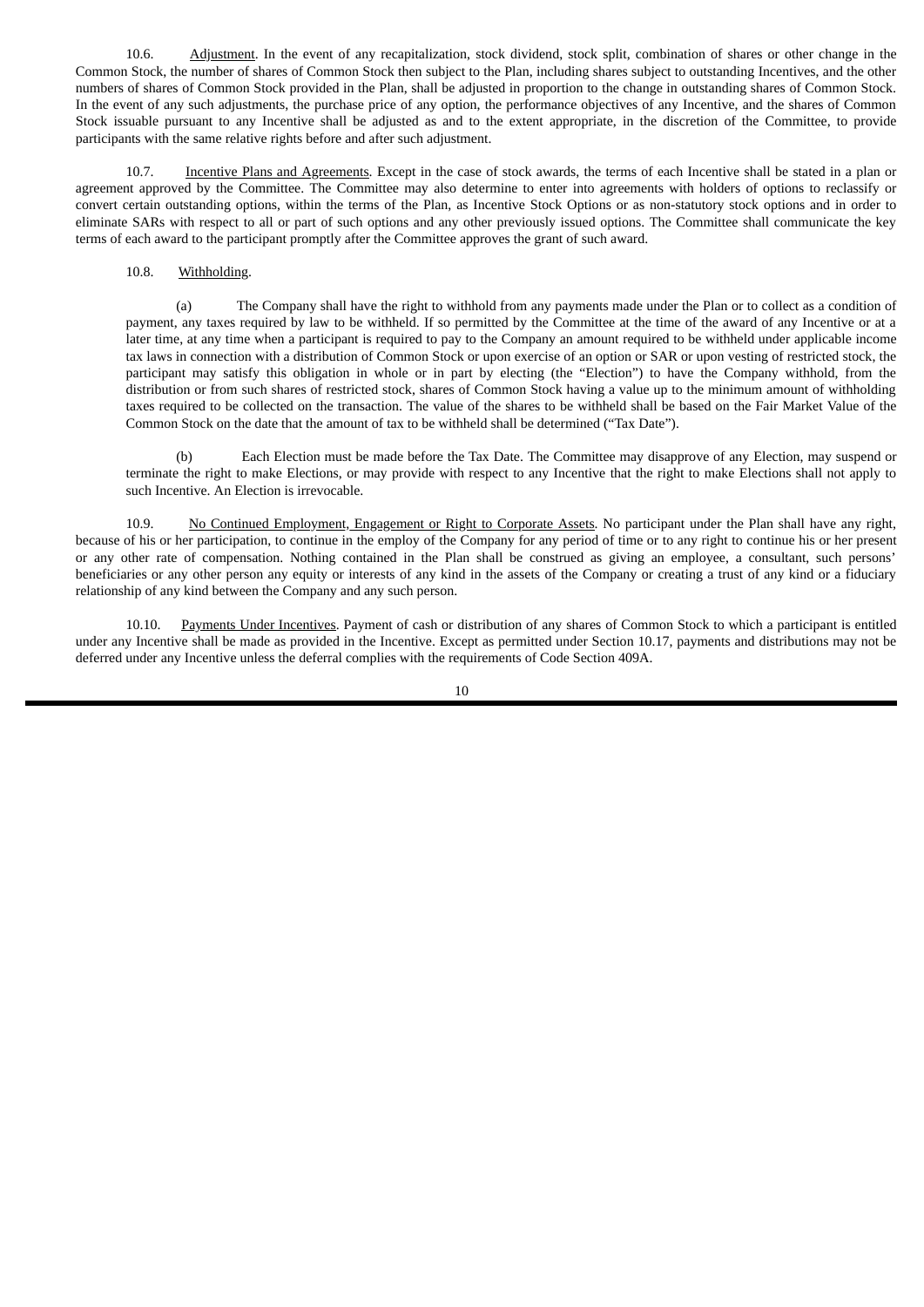10.11. Amendment of the Plan. The Board of Directors may amend or discontinue the Plan at any time. However, no such amendment or discontinuance shall adversely change or impair, without the consent of the recipient, an Incentive previously granted. Further, no such amendment shall, without approval of the shareholders of the Company, (a) increase the maximum number of shares of Common Stock which may be issued to all participants under the Plan, (b) change or expand the types of Incentives that may be granted under the Plan, (c) change the class of persons eligible to receive Incentives under the Plan, or (d) materially increase the benefits accruing to participants under the Plan.

10.12. Amendment of Agreements for Incentives; No Repricing. Except as otherwise provided in this Section 10.12 or Section 10.17, the terms of an existing Incentive may be amended by agreement between the Committee and the participant. Notwithstanding the foregoing sentence, in the case of a stock option or SAR, no such amendment shall (a) without shareholder approval, lower the exercise price of a previously granted stock option or SAR, cancel a stock option or SAR when the exercise price per share exceeds the Fair Market Value of the underlying shares in exchange for another Incentive or cash, or take any other action with respect to a stock option that may be treated as a repricing under the federal securities laws or generally accepted accounting principles; or (b) extend the term of the Incentive, except as provided in Sections 10.4 and 10.17.

10.13. Vesting Upon Change In Control. Upon the occurrence of an event satisfying the definition of "Change in Control" with respect to a particular Incentive, unless otherwise provided in the agreement for the Incentive, such Incentive shall become vested and all restrictions shall lapse. The Committee may, in its discretion, include such further provisions and limitations in any agreement for an Incentive as it may deem desirable. For purposes of this Section 10.13, "Change in Control" means the occurrence of any one or more of the following:

(a) a merger, consolidation, statutory exchange or reorganization approved by the Company's shareholders, unless securities representing more than fifty percent (50%) of the total combined voting power of the outstanding voting securities of the successor corporation are immediately thereafter beneficially owned directly or indirectly and in substantially the same proportion, by the persons who beneficially owned the Company's outstanding voting securities immediately prior to such transaction;

(b) any transaction or series of related transactions pursuant to which any person or any group of persons comprising a "group" within the meaning of Rule 13d-5(b)(1) under the Securities Exchange Act of 1934, as amended (other than the Company or a person that, prior to such transaction or series of related transactions, directly or indirectly controls, is controlled by or is under common control with, the Company) becomes directly or indirectly the beneficial owner (within the meaning of Rule 13d-3 of the Securities Exchange Act of 1934, as amended) of securities possessing (or convertible into or exercisable for securities possessing) thirty percent (30%) or more of the total combined voting power of the securities (determined by the power to vote with respect to the elections of Board members) outstanding immediately after the consummation of such transaction or series of related transactions, whether such transaction involves a direct issuance from the Company or the acquisition of outstanding securities held by one or more of the Company's shareholders;

(c) there is consummated a sale, lease, exclusive license, or other disposition of all or substantially all of the consolidated assets of the Company and its subsidiaries, other than a sale, lease, license, or other disposition of all or substantially all of the consolidated assets of the Company and its subsidiaries to an entity, more than fifty percent (50%) of the combined voting power of the voting securities of which are owned by shareholders of the Company in substantially the same proportions as their ownership of the Company immediately prior to such sale, lease, license, or other disposition; or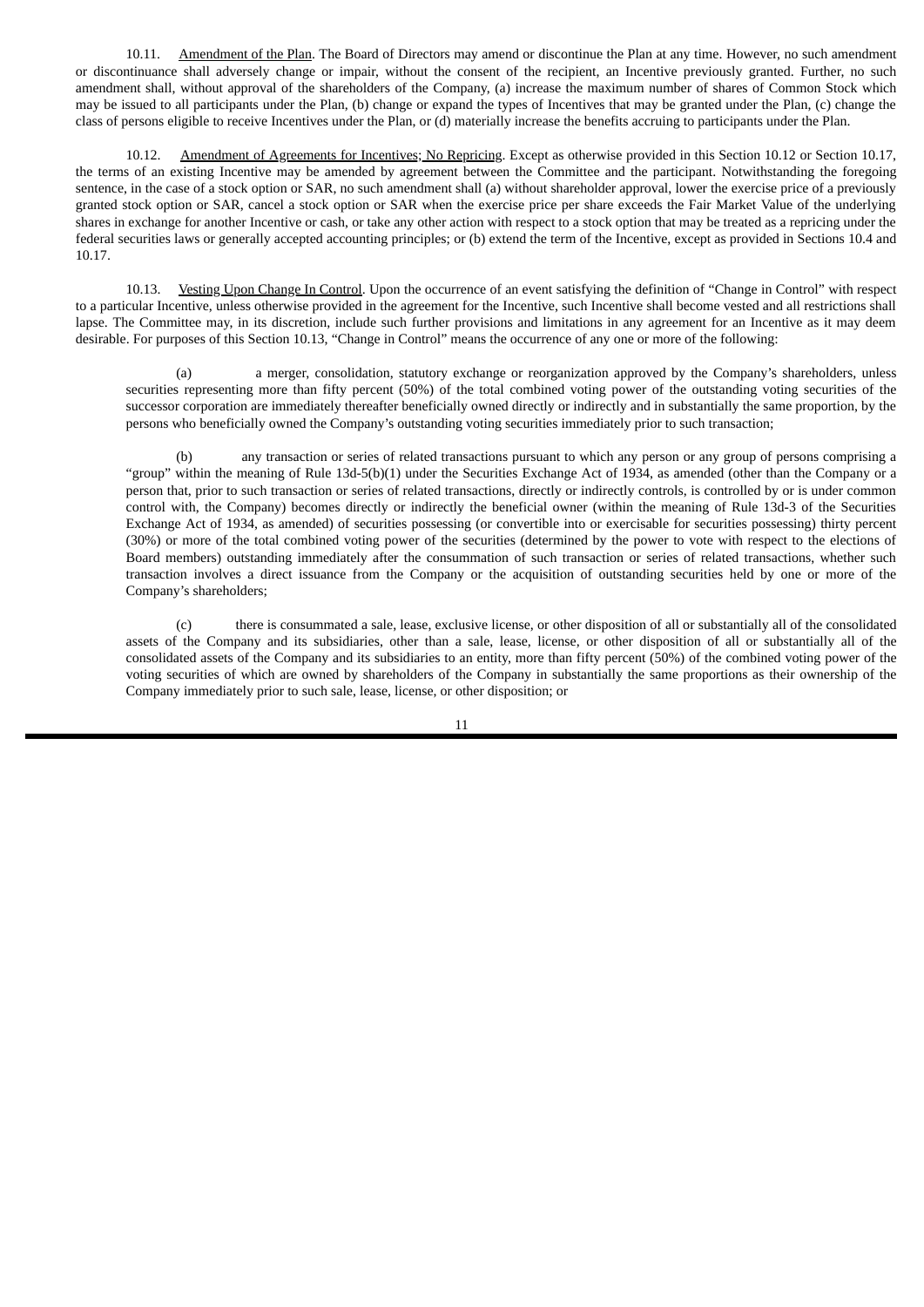(d) individuals who, on the Effective Date, are Directors (the "Incumbent Board") cease for any reason to constitute at least a majority of the Directors; provided, however, that if the appointment or election (or nomination for election) of any new Director was approved or recommended by a majority vote of the members of the Incumbent Board then still in office, such new member shall, for purposes of this Plan, be considered as a member of the Incumbent Board.

Notwithstanding the foregoing or any other provision of this Plan, (i) the definition of Change in Control (or any analogous term) in an individual written agreement between the Company and the Participant shall supersede the foregoing definition with respect to Incentives subject to such agreement (it being understood, however, that if no definition of Change in Control or any analogous term is set forth in such an individual written agreement, the foregoing definition shall apply); and (ii) a "Change in Control" shall not be deemed to have occurred for purposes of the foregoing clause (b) solely as the result of a repurchase or other acquisition of securities by Company which, by reducing the number of shares of Voting Securities outstanding, increases the proportionate number of Voting Securities beneficially owned by any person to thirty percent (30%) or more of the combined voting power of all of the then outstanding Voting Securities; provided, however, that if any person referred to in this clause (ii) shall thereafter become the beneficial owner of any additional shares of Voting Securities (other than pursuant to a stock split, stock dividend, or similar transaction or as a result of an acquisition of securities directly from Company) and immediately thereafter beneficially owns thirty percent (30%) or more of the combined voting power of all of the then outstanding Voting Securities, then a "Change in Control" shall be deemed to have occurred for purposes of the foregoing clause (b).

10.14. Sale, Merger, Exchange or Liquidation. Unless otherwise provided in the agreement for an Incentive, in the event of an acquisition of the Company through the sale of substantially all of the Company's assets or through a merger, exchange, reorganization or liquidation of the Company or a similar event as determined by the Committee (collectively a "transaction"), the Committee shall be authorized, in its sole discretion, to take any and all action it deems equitable under the circumstances, including but not limited to any one or more of the following:

(a) providing that the Plan and all Incentives shall terminate and the holders of (i) all outstanding vested options shall receive, in lieu of any shares of Common Stock they would be entitled to receive under such options, such stock, securities or assets, including cash, as would have been paid to such participants if their options had been exercised and such participant had received Common Stock immediately before such transaction (with appropriate adjustment for the exercise price, if any), (ii) SARs that entitle the participant to receive Common Stock shall receive, in lieu of any shares of Common Stock each participant was entitled to receive as of the date of the transaction pursuant to the terms of such Incentive, if any, such stock, securities or assets, including cash, as would have been paid to such participant if such Common Stock had been issued to and held by the participant immediately before such transaction, and (iii) any Incentive under the Employment Agreement which does not entitle the participant to receive Common Stock shall be equitably treated as determined by the Committee.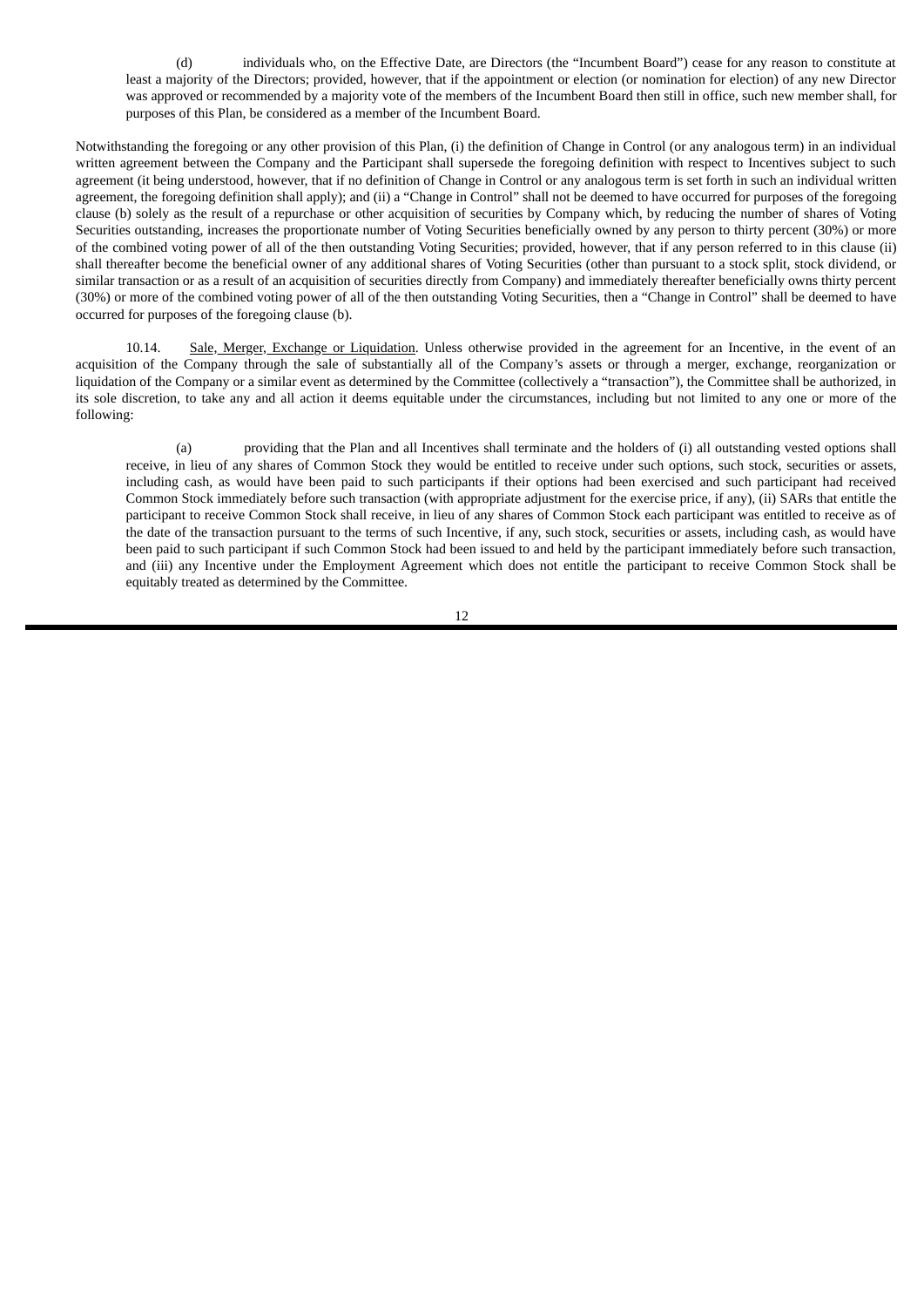(b) providing that participants holding outstanding vested Common Stock based Incentives shall receive, with respect to each share of Common Stock issuable pursuant to such Incentives as of the effective date of any such transaction, at the determination of the Committee, cash, securities or other property, or any combination thereof, in an amount equal to the excess, if any, of the Fair Market Value of such Common Stock on a date within ten days before the effective date of such transaction over the option price or other amount owed by a participant, if any, and that such Incentives shall be cancelled, including the cancellation without consideration of all options that have an exercise price below the per share value of the consideration received by the Company in the transaction.

(c) providing that the Plan (or replacement plan) shall continue with respect to Incentives not cancelled or terminated as of the effective date of such transaction and provide to participants holding such Incentives the right to earn their respective Incentives on a substantially equivalent basis (taking into account the transaction and the number of shares or other equity issued by such successor entity) with respect to the equity of the entity succeeding the Company by reason of such transaction.

(d) to the extent that the vesting of any Incentives is not accelerated pursuant to Section 10.13, providing that all unvested, unearned or restricted Incentives, including but not limited to restricted stock for which restrictions have not lapsed as of the effective date of such transaction, shall be void and deemed terminated, or, in the alternative, for the acceleration or waiver of any vesting, earning or restrictions on any Incentive.

The Board of Directors may restrict the rights of participants or the applicability of this Section 10.14 to the extent necessary to comply with Section 16(b) of the 1934 Act, the Code or any other applicable law or regulation. The grant of an Incentive award pursuant to the Plan shall not limit in any way the right or power of the Company to make adjustments, reclassifications, reorganizations or changes of its capital or business structure or to merge, exchange or consolidate or to dissolve, liquidate, sell or transfer all or any part of its business or assets.

10.15. Definition of Fair Market Value. For purposes of this Plan, the "Fair Market Value" of a share of Common Stock at a specified date shall, unless otherwise expressly provided in this Plan, be the amount which the Committee determines in good faith to be 100% of the fair market value of such a share as of the date in question. Notwithstanding the foregoing:

(a) If such shares are listed on a U.S. securities exchange, then Fair Market Value shall be determined by reference to the last sale price of a share of Common Stock on such U.S. securities exchange on the applicable date. If such U.S. securities exchange is closed for trading on such date, or if the Common Stock does not trade on such date, then the last sale price used shall be the one on the date the Common Stock last traded on such U.S. securities exchange.

(b) If such shares are publicly traded but are not listed on a U.S. securities exchange, then Fair Market Value shall be determined by reference to the trading price of a share of Common Stock on such date (or, if the applicable market is closed on such date, the last date on which the Common Stock was publicly traded), by a method consistently applied by the Committee.

(c) If such shares are not publicly traded, then the Committee's determination will be based upon a good faith valuation of the Company's Common Stock as of such date, which shall be based upon such factors as the Committee deems appropriate. The valuation shall be accomplished in a manner that complies with Code Section 409A and shall be consistently applied to Incentives under the Plan.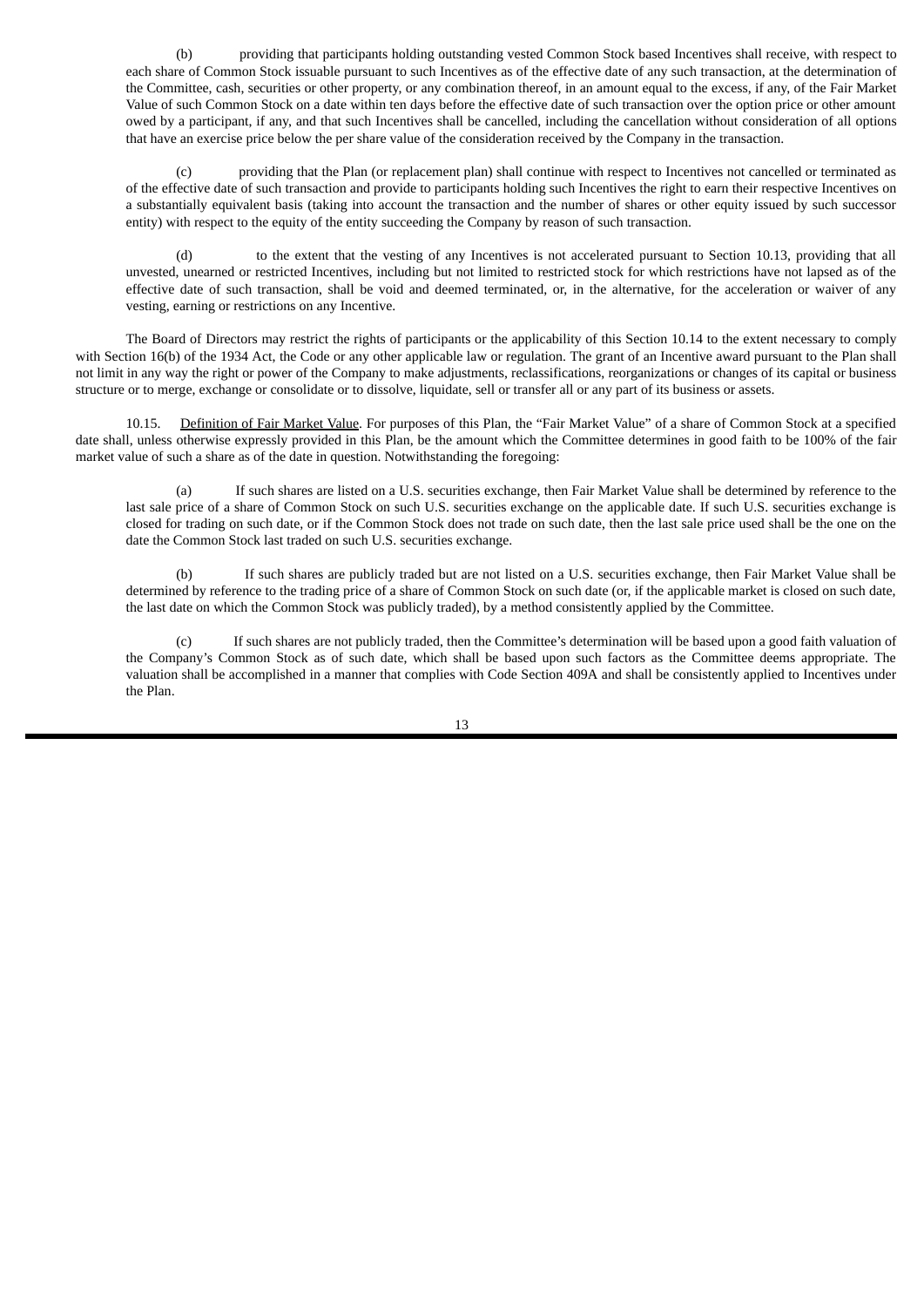10.16. Definition of Grant Date. For purposes of this Plan, the "Grant Date" of an Incentive shall be the date on which the Committee approved the award or, if later, the date established by the Committee as the date of grant of the Incentive.

### 10.17. Compliance with Code Section 409A.

(a) Except to the extent such acceleration or deferral is permitted by the requirements of Code Section 409A, neither the Committee nor a participant may accelerate or defer the time or schedule of any payment of, or the amount scheduled to be paid under, an Incentive that constitutes Deferred Compensation (as defined in paragraph(d) below); provided, however, that payment shall be permitted if it is in accordance with a "specified time" or "fixed schedule" or on account of "separation from service," "disability," death, "change in control" or " unforeseeable emergency" (as those terms are defined under Code Section 409A) that is specified in the agreement evidencing the Incentive.

(b) Notwithstanding anything in this Plan, unless the agreement evidencing the Incentive specifically provides otherwise, if a participant is treated as a Specified Employee (as defined in paragraph (d) and as determined under Code Section 409A by the Committee in good faith) as of the date of his or her "separation from service" as defined for purposes of Code Section 409A, the Company may not make payment to the participant of any Incentive that constitutes Deferred Compensation, earlier than 6 months following the participant's separation from service (or if earlier, upon the Specified Employee's death), except as permitted under Code Section 409A. Any payments that otherwise would be payable to the Specified Employee during the foregoing 6-month period will be accumulated and payment delayed until the first date after the 6-month period. The Committee may specify in the Incentive agreement, that the amount of the Deferred Compensation delayed under this paragraph shall accumulate interest, earnings or Dividend Equivalents (as applicable) during the period of such delay.

(c) The Committee may, however, reform any provision in an Incentive that is intended to comply with (or be exempt from) Code Section 409A, to maintain to the maximum extent practicable the original intent of the applicable provision without violating the provisions of Code Section 409A.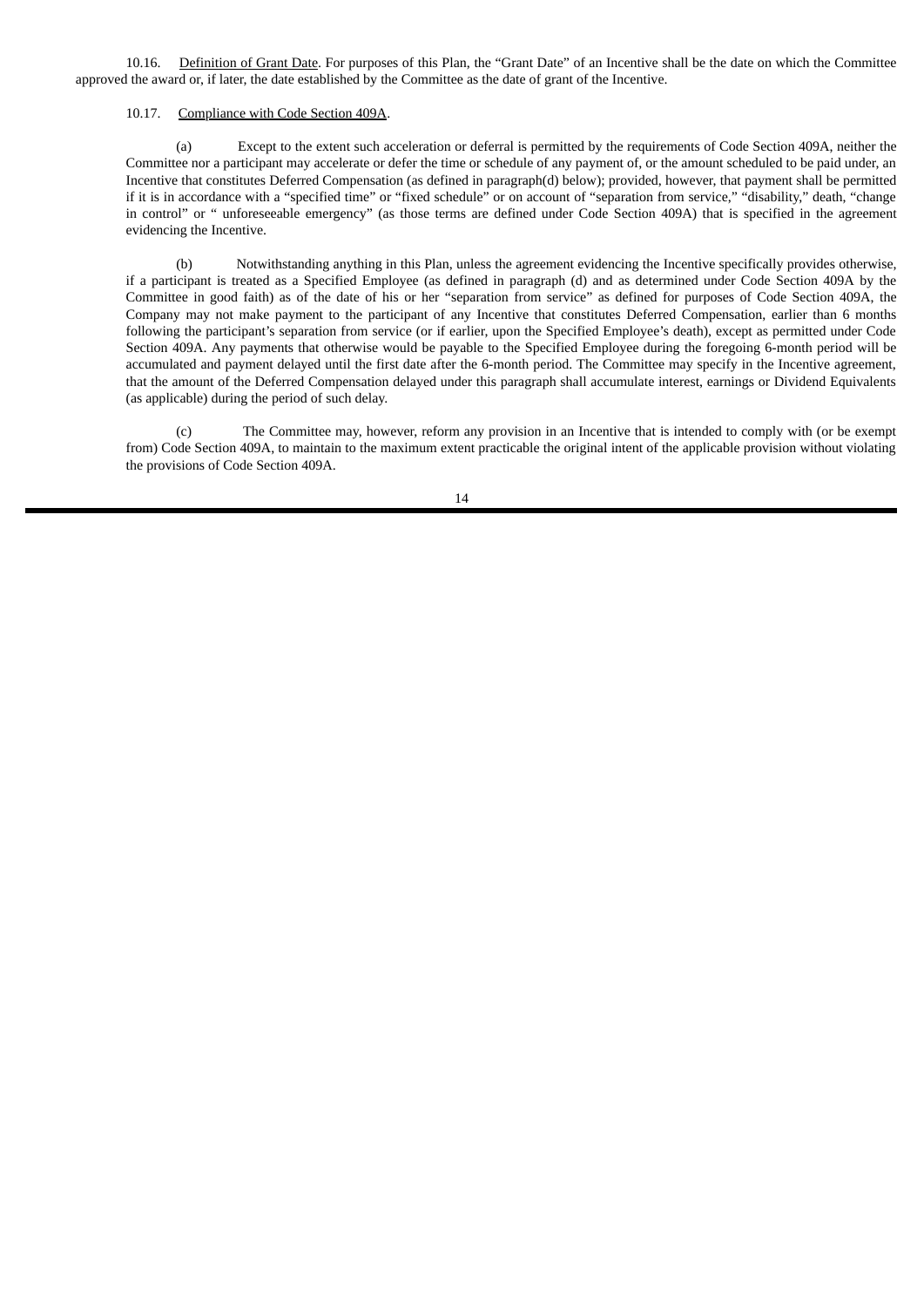(d) For purposes of this Section 10.17, "Deferred Compensation" means any Incentive under this Plan that provides for the "deferral of compensation" under a "nonqualified deferred compensation plan" (as those terms are defined under Code Section 409A) and that would be subject to the taxes specified in Code Section  $409A(a)(1)$  if and to the extent that the Plan and the agreement evidencing the Incentive do not meet or are not operated in compliance with the requirements of paragraphs (a)(2), (a)(3) and (a)(4) of Code Section 409A . Deferred Compensation shall not include any amount that is otherwise exempt from the requirements of Code Section 409A. A "Specified Employee" means a Participant who is a "key employee" as described in Code Section 416 (i) (disregarding paragraph (5) thereof) at any time during the Company's fiscal year ending on January 31, or such other "identification date" that applies consistently for all plans of the Company that provide "deferred compensation" that is subject to the requirements of Code Section 409A. Each participant will be identified as a Specified Employee in accordance with Code Section 409A, including with respect to the merger of the Company with any other company or any spin-off or similar transaction, and such identification shall apply for the 12-month period commencing on the first day of the fourth month following the identification date. Notwithstanding the foregoing, no participant shall be a Specified Employee unless the stock of the Company (or other member of a "controlled group of corporations" as determined under Code Section 1563) is publicly traded on an established securities market (or otherwise) as of the date of the participant's "separation from service" as defined in Code Section 409A.

10.18. Prior Plan. Notwithstanding the adoption of this Plan by the Board of Directors and its approval by the shareholders, the Company's 2008 Equity Incentive Plan, as it has been amended from time to time (the "Prior Plan"), shall remain in effect, and all grants and awards made under the Prior Plan shall be governed by the terms of the Prior Plan. From and after the Effective Date, no further grants and awards shall be made under the Prior Plan.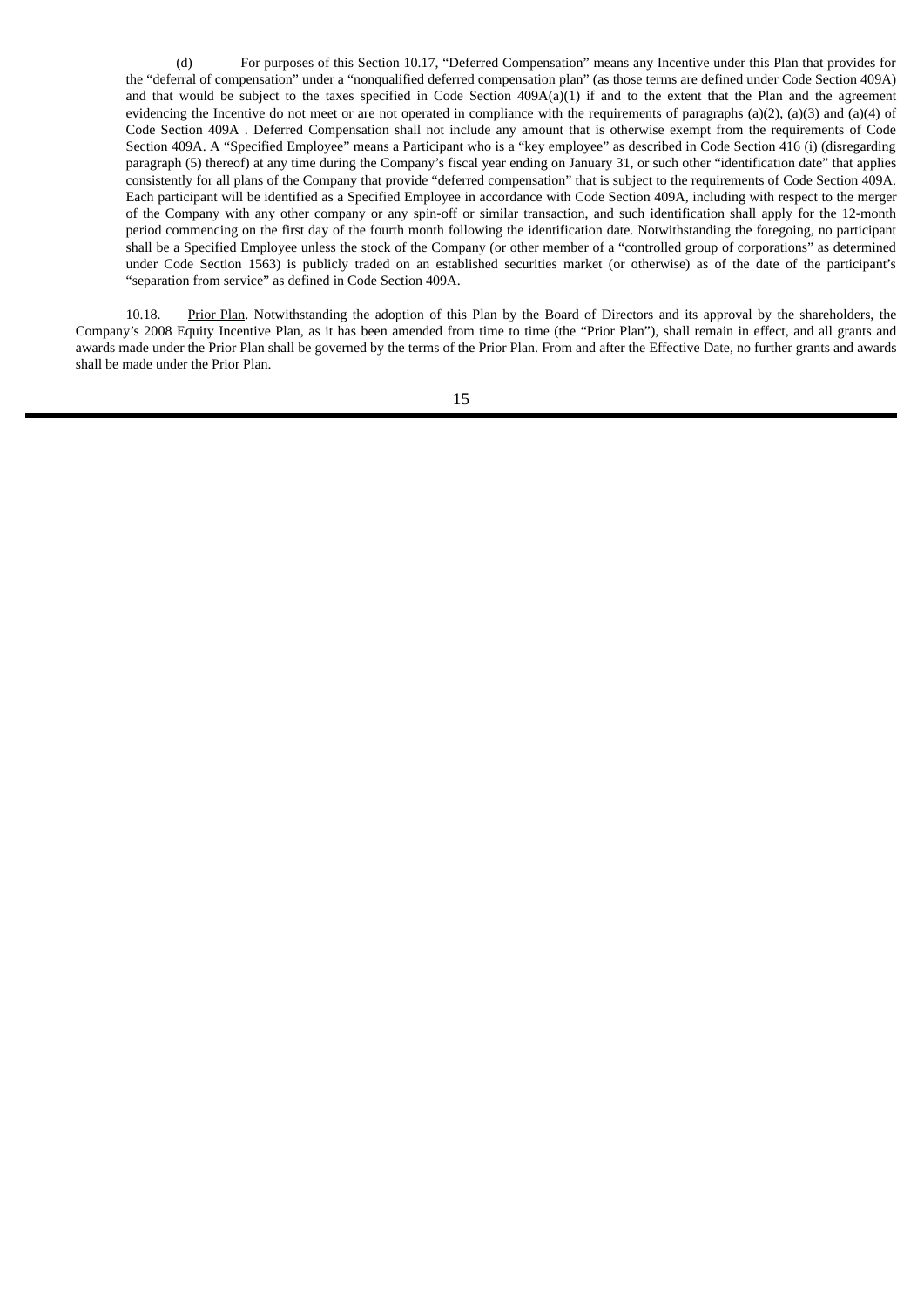<span id="page-24-0"></span>September 2, 2021

Predictive Oncology Inc. 2915 Commers Drive, Suite 900 Eagan, MN 55121

Re: Registration Statement on Form S-8

Ladies and Gentlemen:

We have acted on behalf of Predictive Oncology Inc. (the "Company") in connection with a Registration Statement on Form S-8 (the "Registration Statement") filed by the Company with the Securities and Exchange Commission relating to registration of 1,500,000 shares of common stock, \$.01 par value per share, to be issued by the Company (the "Shares"), pursuant to the terms of the Company's Amended and Restated 2012 Stock Incentive Plan, as amended (the "Plan"). Upon examination of such corporate documents and records as we have deemed necessary or advisable for the purposes hereof, it is our opinion that the Shares, when issued and paid for as contemplated by the Plan, and when delivered against payment thereof in the manner contemplated by the Plan, will be validly issued, fully paid and non-assessable.

We hereby consent to the filing of this opinion as an exhibit to the Registration Statement.

Very truly yours,

/s/ Maslon LLP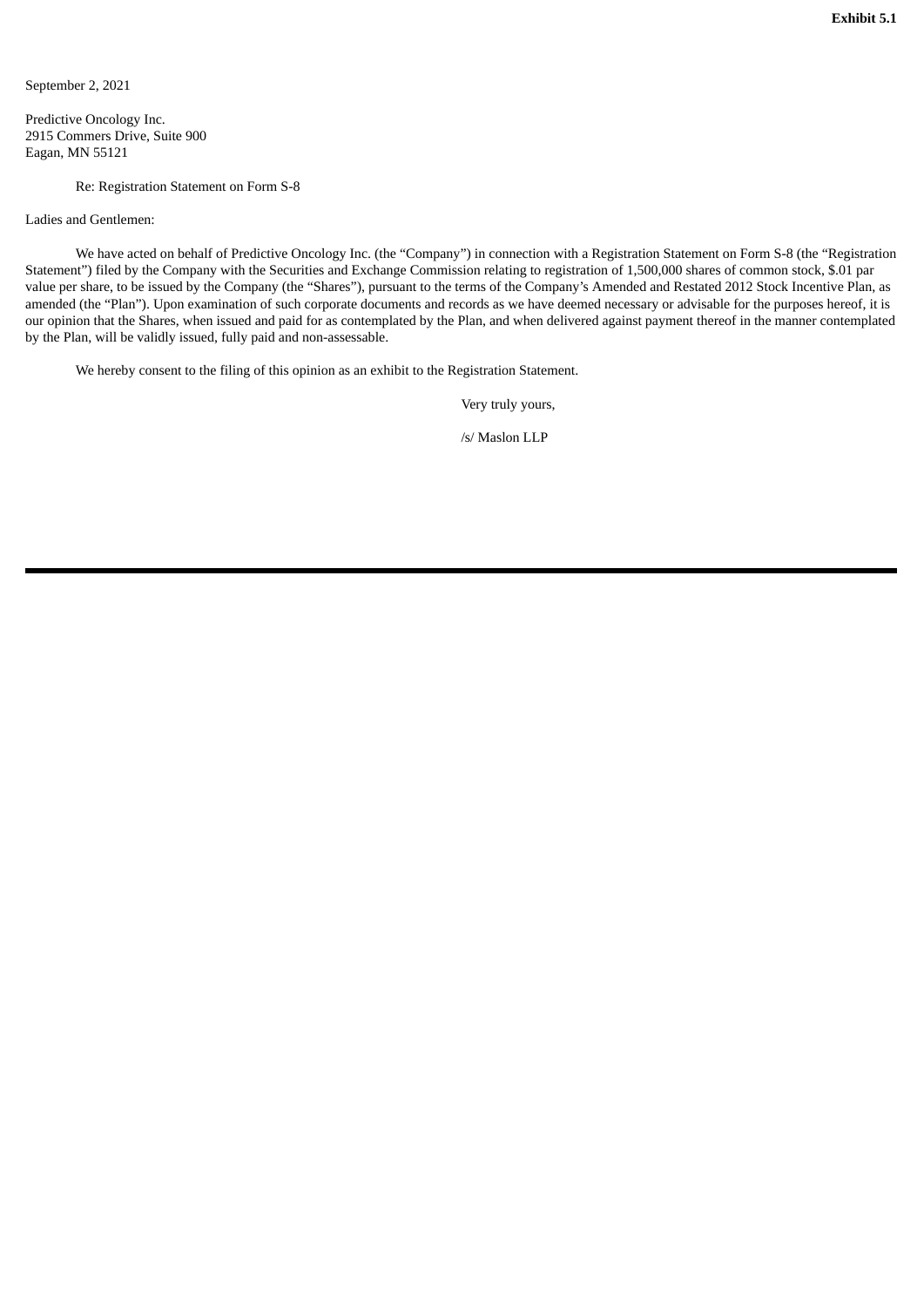# **CONSENT OF INDEPENDENT REGISTERED PUBLIC ACCOUNTING FIRM**

<span id="page-25-0"></span>We consent to the incorporation by reference in the Registration Statement on Form S-8 of Predictive Oncology Inc. of our report dated March 15, 2021, relating to the consolidated financial statements of Predictive Oncology Inc., appearing in the Annual Report on Form 10-K for the year ended December 31, 2020.

/s/ Baker Tilly US, LLP

Minneapolis, Minnesota

September 2, 2021